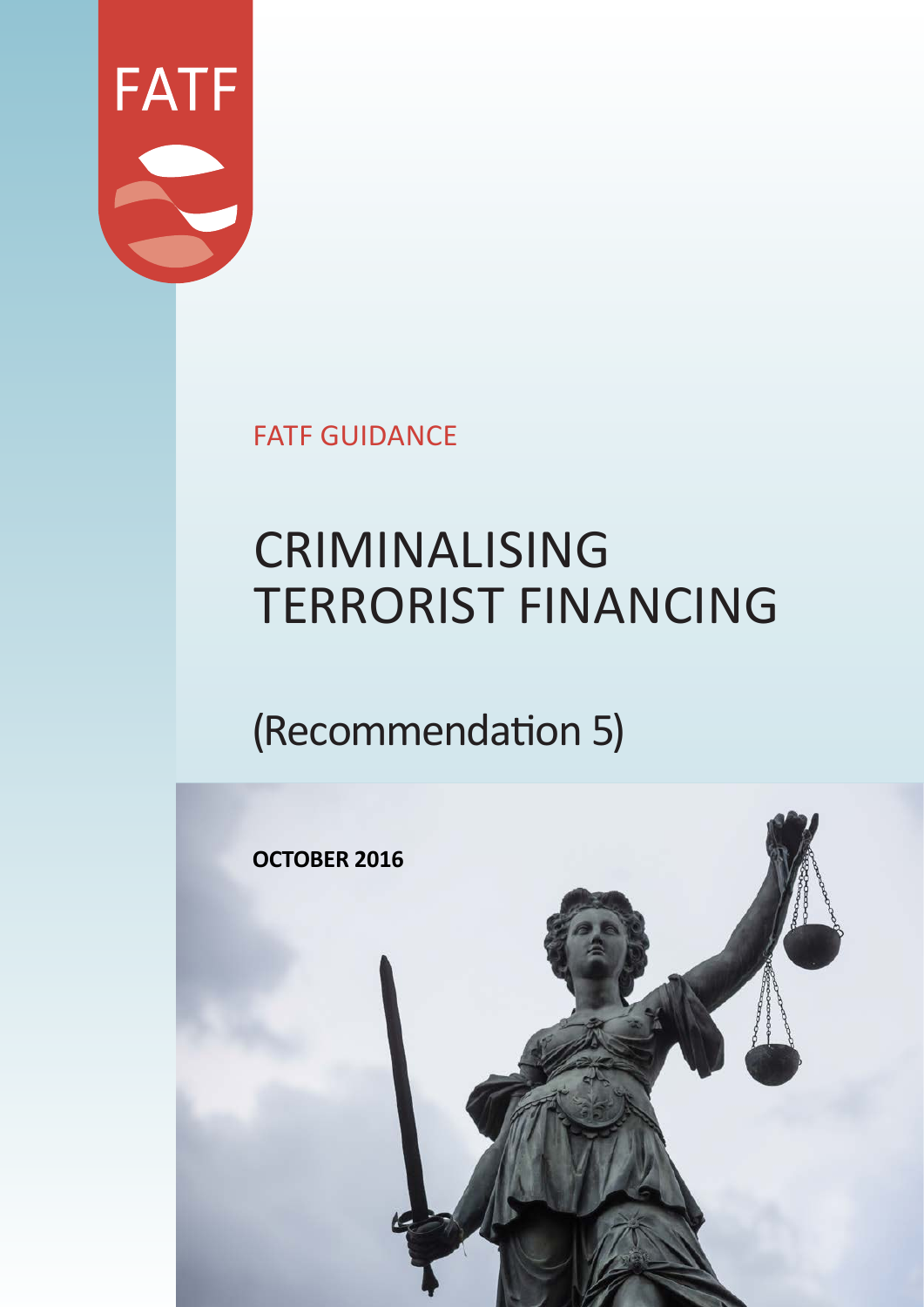

The Financial Action Task Force (FATF) is an independent inter-governmental body that develops and promotes policies to protect the global financial system against money laundering, terrorist financing and the financing of proliferation of weapons of mass destruction. The FATF Recommendations are recognised as the global anti-money laundering (AML) and counter-terrorist financing (CFT) standard.

For more information about the FATF, please visit **www.fatf-gafi.org**

This document and/or any map included herein are without prejudice to the status of or sovereignty over any territory, to the delimitation of international frontiers and boundaries and to the name of any territory, city or area.

Citing reference:

FATF (2016), *Guidance on the criminalisation of terrorist financing (Recommendation 5),* FATF, Paris www.fatf-gafi.org/publications/fatfrecommendations/documents/criminalising-terrorist-financing.html

© 2016 FATF/OECD. All rights reserved.

No reproduction or translation of this publication may be made without prior written permission. Applications for such permission, for all or part of this publication, should be made to the FATF Secretariat, 2 rue André Pascal 75775 Paris Cedex 16, France (fax: +33 1 44 30 61 37 or e-mail: contact@fatf-gafi.org).

Photocredits coverphoto: ©Thinkstock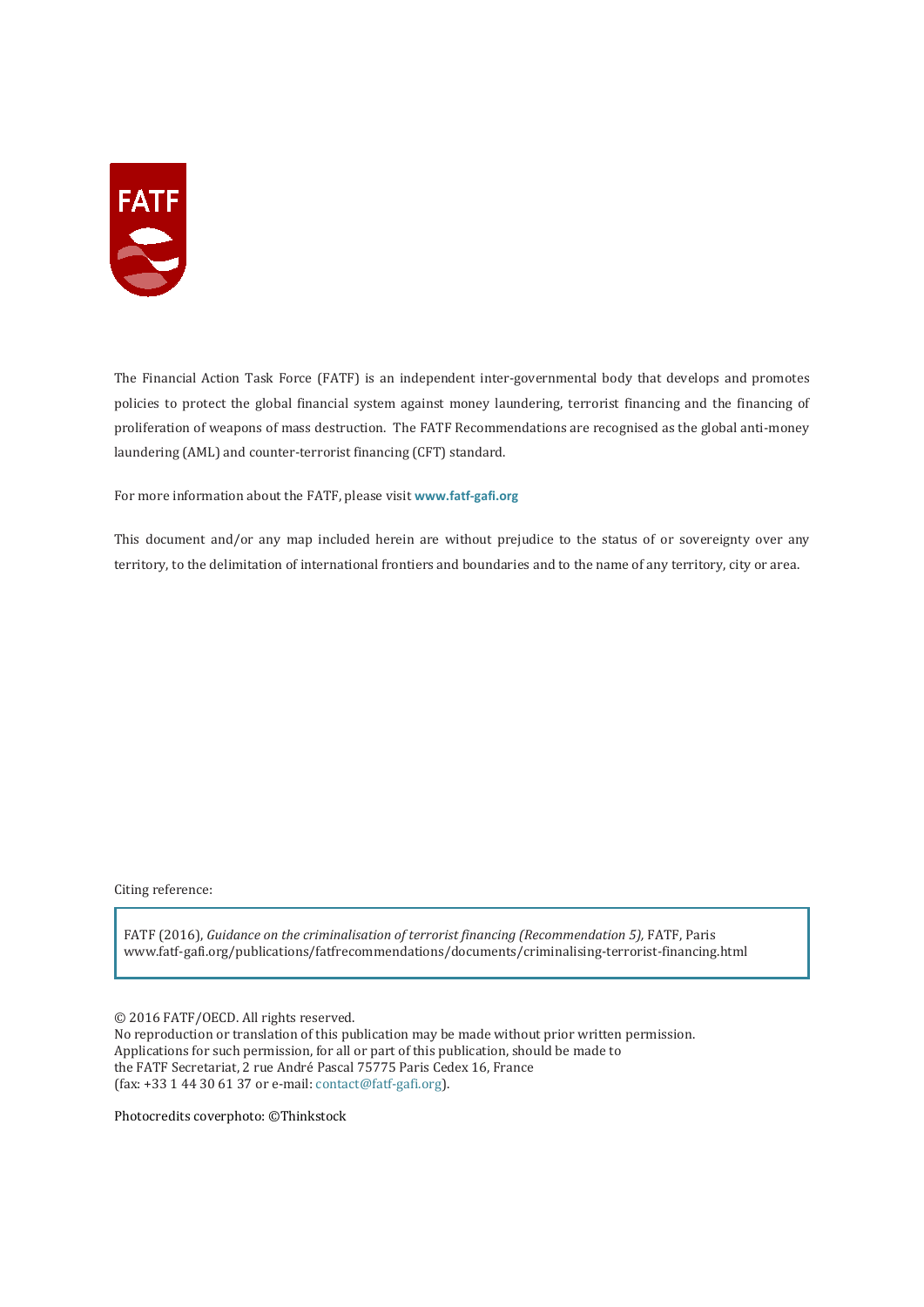### **GUIDANCE ON CRIMINALISING TERRORIST FINANCING (RECOMMENDATION 5)**

#### **I PURPOSE AND CONTENTS**

1. FATF Recommendation 5 (R.5) and its Interpretive Note (INR.5) set out in detail the specific elements required to comply with the obligation to criminalise terrorist financing (TF) based on the *International Convention for the Suppression of the Financing of Terrorism* (1999) (the *Terrorist Financing Convention*) and relevant United Nations Security Council Resolutions (UNSCRs). However, R.5 contains elements which deliberately go beyond the various international legal obligations.

2. This guidance aims to assist countries in the implementation of each of those requirements by setting out their basis and rationale as found in relevant United Nations instruments and FATF typologies studies on TF, giving guidance as to their interpretation, and offering some examples of how countries with different legal systems have implemented these requirements at the national level.

3. The contents of this guidance are structured on each separate element of R.5 and INR.5, with particular emphasis being given to elements which have been most commonly identified through mutual evaluation and other assessment processes as creating particular implementation challenges. Each section begins with the relevant provisions of R.5 and INR.5, identifies their basis, explains their rationale (including how to interpret them), and then gives some concrete examples of how specific requirements have been implemented in the context of different countries' legal systems. The relevant definitions (of "terrorist", "funds or other assets" etc.) and their interpretation are set out at the end of the guidance.

#### **II FUNCTIONAL EQUIVALENCE**

4. This guidance is based on the same general principles that govern both the interpretation and assessment of the FATF standards. As noted in the introduction to the 2012 FATF Recommendations:

*"Countries have diverse legal, administrative and operational frameworks and different financial systems, and so cannot all take identical measures to counter these threats. The FATF Recommendations, therefore, set an international standard, which countries should implement through measures adapted to their particular circumstances."* 

5. This means that countries have considerable flexibility about *how* they implement the requirements of R.5/INR.5 in the context of their national legal systems. Countries are free to follow the usual forms, practices, and terminology of their legal system when criminalising TF, including common law and civil law traditions, and other features of national systems. Countries may choose to transpose into their domestic law some or all of the text of R.5/INR.5 and/or the *Terrorist Financing Convention*, or they may choose to incorporate these requirements into their law using different language respecting the national legal system and traditions, as long as the substance of the requirements is transposed into national law.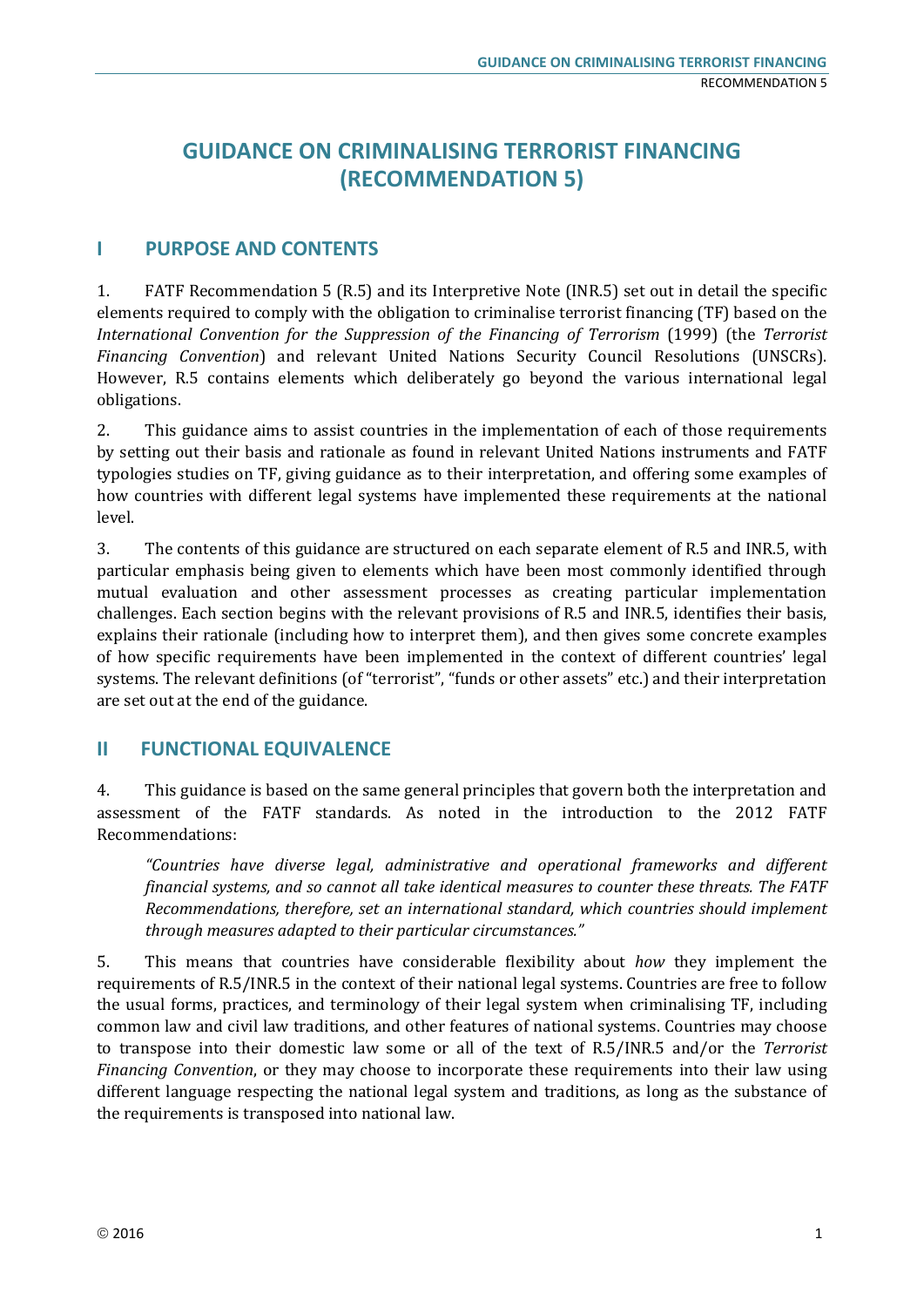6. This guidance cites examples from specific countries which illustrate that there are a variety of different ways to implement the requirements of R.5/INR.5. The examples cited are not exhaustive, and countries are not expected to follow them exactly. They are provided to demonstrate how countries with different legal systems have criminalised TF, in line with R.5/INR.5, in their national context.

#### **III. ASPECTS WHICH MUST BE COVERED BY THE TERRORIST FINANCING OFFENCE**

| The offence must cover all types of wilful TF activity |                                                                                                                                                                                                                                                                                           |
|--------------------------------------------------------|-------------------------------------------------------------------------------------------------------------------------------------------------------------------------------------------------------------------------------------------------------------------------------------------|
| <b>Recommendation 5</b>                                | Countries should criminalise terrorist financing on the basis of the Terrorist<br><b>Financing Convention</b>                                                                                                                                                                             |
| Interpretive Note to R.5                               | 2. Terrorist financing offences should extend to any person who wilfully<br>provides or collects funds or other assets by any means, directly or<br>indirectly, with the unlawful intention that they should be used, or in the<br>knowledge that they are to be used, in full or in part |

#### *Basis and rationale for these requirements*

7. The requirements of R.5/INR.5 relating to the requisite mental element (*mens rea*) of the offence, and what types of TF activity must be covered, are largely based on Article 2(1) of the *Terrorist Financing Convention*:

*1. Any person commits an offence within the meaning of this Convention if that person by any means, directly or indirectly, unlawfully and wilfully, provides or collects funds with the intention that they should be used or in the knowledge that they are to be used, in full or in part…*

#### *Guidance on their interpretation*

*...wilfully...with the unlawful intention…*

8. For the requisite mental element (*mens rea*) of the offence, R.5/INR.5 requires *wilful* TF to be covered (i.e., where the conduct is deliberately committed with an unlawful intention). It does not require countries to criminalise TF as a strict liability offence (i.e., an offence for which the *mens rea*  need not be proven), reckless or negligent TF, or unwitting acts of TF. The specific unlawful intention which must be present depends on whether the TF activity is being conducted in relation to a terrorist act, or in relation to financing a terrorist organisation or individual terrorist, as is explained in the next two sections below.

*...provides or collects funds or other assets...*

9. The offence should cover two distinct types of TF activity – *providing funds or other assets* and *collecting funds or other assets*. Additionally, the TF offence should apply in two distinct circumstances:

a) when the act of wilfully providing or collecting funds or other assets is complete, and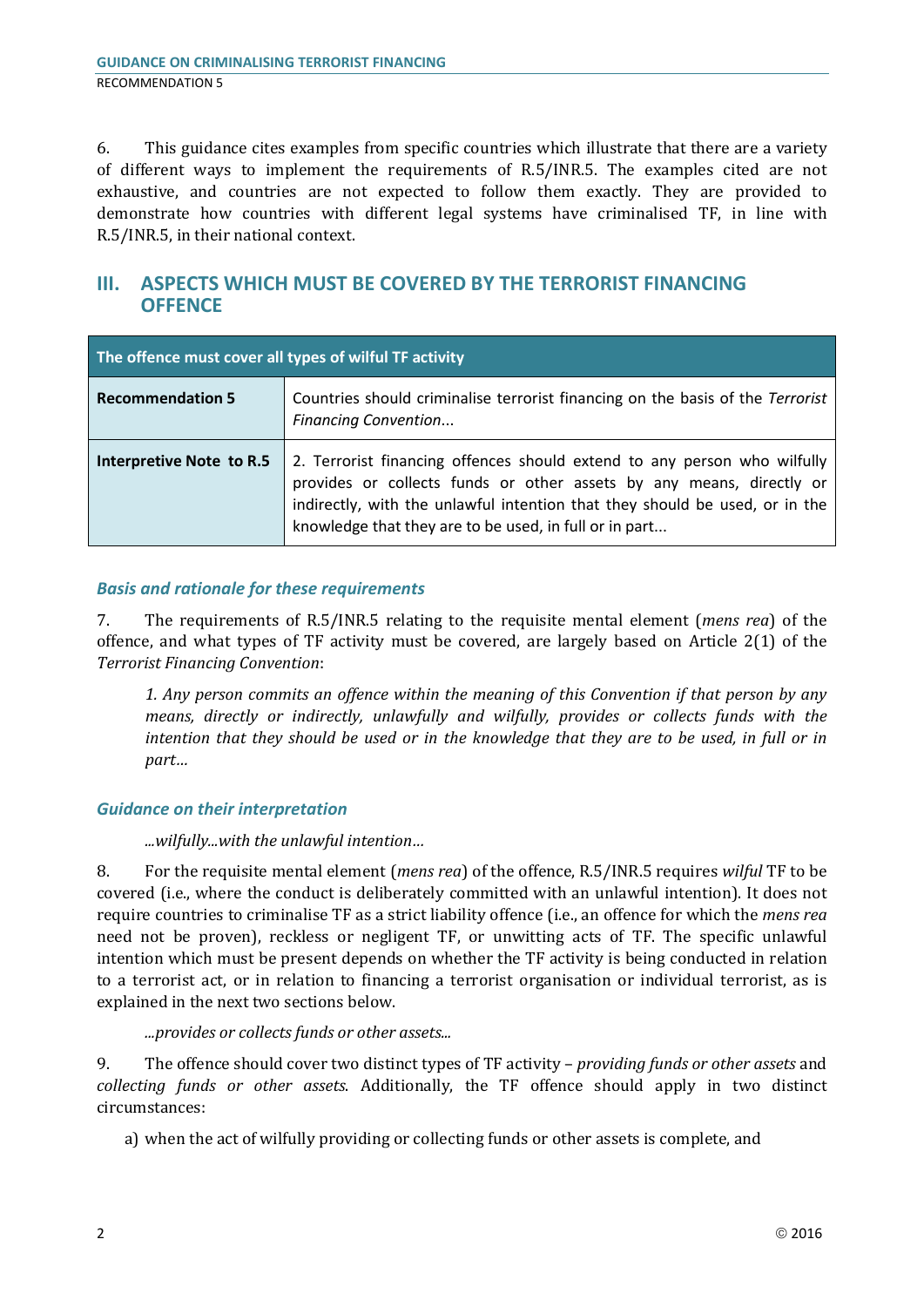- b) even if the act was attempted but the funds or other assets were not ultimately provided (e.g. because the TF activity was disrupted before this could be completed).1
	- *...by any means...directly or indirectly...in full or in part...*

10. The TF offence should not be limited to certain forms or methods of providing or collecting funds, but should apply to any means of doing so. Following the revision of R.5 and the FATF Glossary in October 2016, the TF offence applies to providing or collecting funds or other assets, which explicitly includes economic resources, including oil and other natural resources, dividends and income accruing from assets, as well as any other assets which are not funds but which potentially may be used to obtain funds, goods or services. This implies that the TF offence should apply to trade or other commercial or financial relations with terrorist organisations or individual terrorists, and the provision of benefits in kind or in the form of relief of obligations.

11. The TF offence should apply when the person providing or collecting funds or other assets (the terrorist financier) is doing so themselves (i.e., directly), or when doing so indirectly (e.g., through an intermediary/middleman or a secondary trader). Indirectly providing or collecting funds or other assets would apply to those who take part in a chain of transactions knowing that these will benefit a terrorist or a terrorist organisation (e.g. as an intermediary trader). Those who organise such transactions, but do not take part in them would fall within the scope of the ancillary offences to TF, set out below.

12. The TF offence should not be limited to situations where the *full* amount of the funds or other assets collected or provided were used or intended for a terrorist act, or were collected for or provided to a terrorist organisation or an individual terrorist. Instead, it should also apply in cases where *part* or some of the funds or other assets concerned were used or intended for a terrorist act or provided to a terrorist organisation or individual, while the rest were not. This includes situations in which value and other benefits in kind are transferred through a transaction which also includes a legitimate economic component.

<sup>&</sup>lt;sup>1</sup> This situation may also fall within the scope of an attempted TF offence in some legal systems.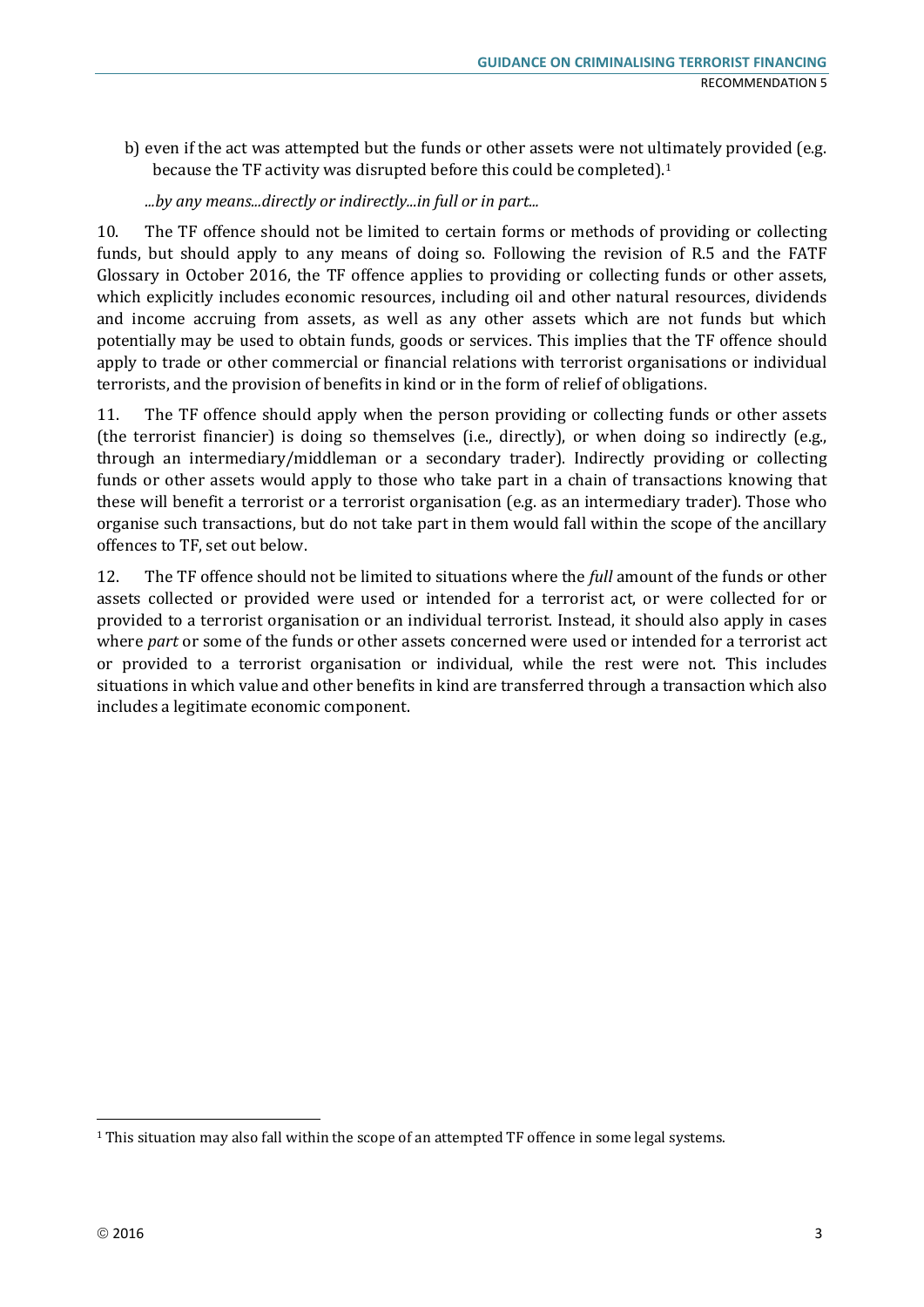| The offence must cover the financing of terrorist acts with an unlawful intention to do so |                                                                                                                                                                                                                                                                                                                                   |
|--------------------------------------------------------------------------------------------|-----------------------------------------------------------------------------------------------------------------------------------------------------------------------------------------------------------------------------------------------------------------------------------------------------------------------------------|
| <b>Recommendation 5</b>                                                                    | Countries should criminalise TF on the basis of the Terrorist Financing<br>Convention and should criminalise not only the financing of terrorist acts                                                                                                                                                                             |
| Interpretive Note to R.5                                                                   | 2. Terrorist financing offences should extend to any person who wilfully<br>provides or collects funds or other assets by any means, directly or<br>indirectly, with the unlawful intention that they should be used, or in the<br>knowledge that they are to be used, in full or in part: (a) to carry out a<br>terrorist act(s) |

13. Article 2(1)(a) and (b) of the Terrorist Financing Convention form the basis of what particular unlawful intention applies to the financing of terrorist acts, and what specific types of terrorist acts the TF offence should cover:

*1. Any person commits an offence within the meaning of this Convention if that person by any means, directly or indirectly, unlawfully and wilfully, provides or collects funds with the intention that they should be used or in the knowledge that they are to be used, in full or in part, in order to carry out:*

- a) An act which constitutes an offence within the scope of and as defined in one of the treaties listed in the annex; or
- b) Any other act intended to cause death or serious bodily injury to a civilian, or to any other person not taking an active part in the hostilities in a situation of armed conflict, when the purpose of such act, by its nature or context, is to intimidate a population, or to compel a government or an international organization to do or to abstain from doing any act.

#### *Guidance for their interpretation*

*...with the unlawful intention that they should be used, or in the knowledge that they are to be used...*

14. In the context of financing terrorist acts, the person providing or collecting the funds or other assets (the terrorist financier) must have the *unlawful intention* or *knowledge* that those funds or assets were being collected for or provided to carry out a terrorist act(s), regardless of whether the terrorist act is ultimately carried out or not.

*...(a) to carry out a terrorist act(s)2...*

15. This aspect of R.5/INR.5 requires countries to criminalise the financing of terrorist acts – a term which is defined in the FATF glossary based on the same text from Article  $2(1)(a)$  and  $2(1)(b)$ the Terrorist Financing Convention. In practice, this means that the financing of two distinct types of terrorist acts must be covered, as defined in the Glossary to the FATF Recommendations:

<sup>2</sup> The Glossary to the *FATF Recommendations* defines *terrorist act* in these same terms and also lists the international legal instruments on counter-terrorism, which establish terrorist offences.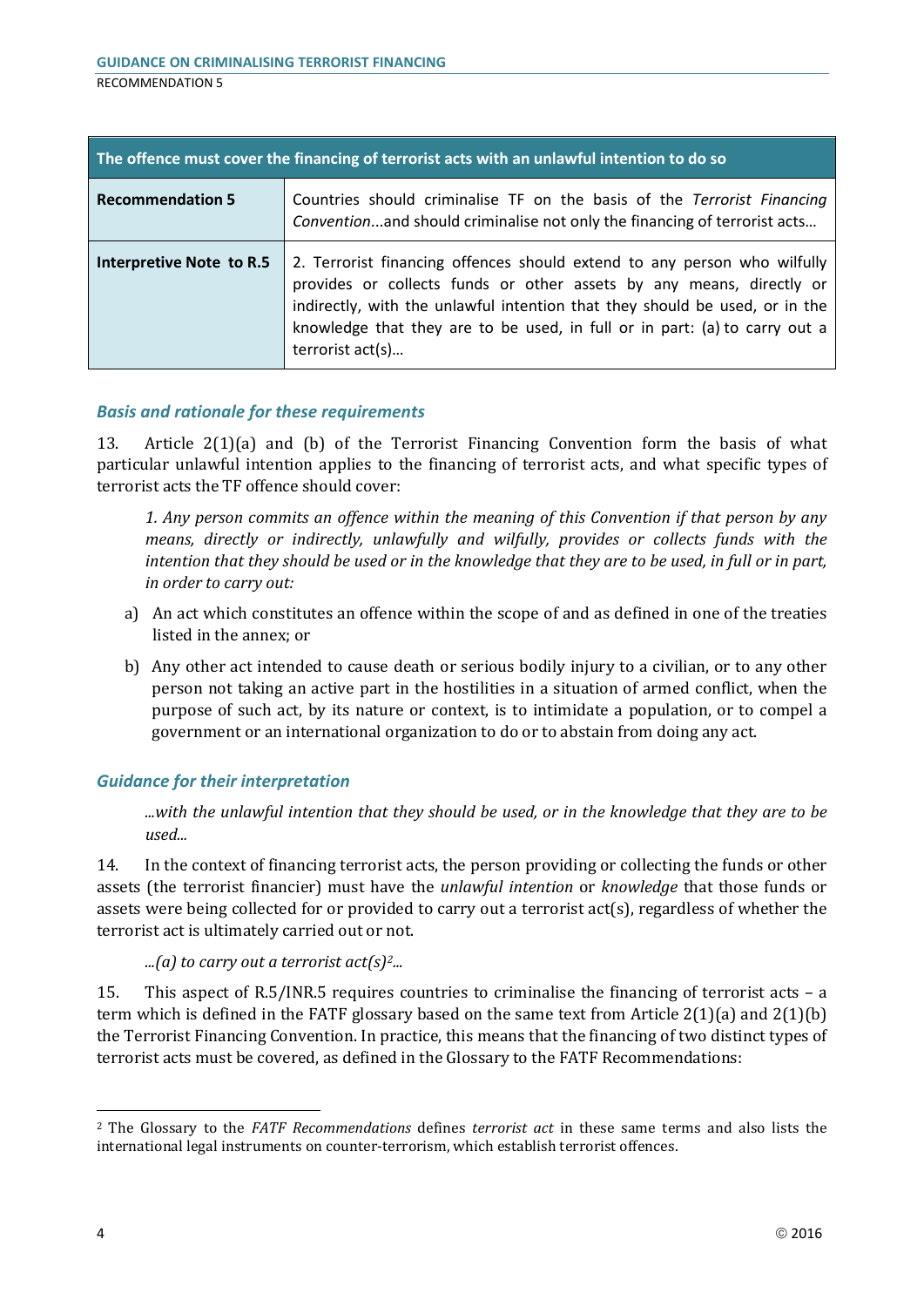- a) The specific terrorist acts (over 30 of them) which are set out in the nine Conventions listed in Annex 1 of the *Terrorist Financing Convention*, in line with Article 2(1)(a) (together referred to as the *Treaty Offences*) and
- b) any other unspecified acts carried out with the relevant intention to cause death or serious bodily injury to a civilian, or to any other person not taking an active part in the hostilities in a situation of armed conflict, with the purpose of intimidating a population or compelling action by a government or an international organisation, in line with Article  $2(1)(b)$ . This last aspect is an open-ended or "catch-all" provision designed to capture any act committed for terrorist purposes which is not otherwise captured by the Treaty Offences.

16. There are different ways for countries to achieve this objective. For example, from a drafting perspective, countries could criminalise the financing of terrorist acts by:

- i. mirroring the language of Article 2(1)(a) and (b) of the *Terrorist Financing Convention* in the TF offence itself;
- ii. using language to criminalise the financing of *terrorist acts*, and then defining that term, either in the TF offence or elsewhere in the country's legislation, in a manner which is consistent with how that term is used in Article 2(1)(a) and (b) of the *Terrorist Financing Convention;*<sup>3</sup>
- iii. where pre-existing criminal offences correspond to the Treaty Offences, linking those offences to the TF offence to cover the conduct set out in Article 2(1)(a), and then including a catch-all provision to capture the conduct set out in Article 2(1)(b) of the *Terrorist Financing Convention*, or
- iv. having separate offences which criminalise the financing of each of the Treaty Offences, and then having an additional offence which includes a catch-all provision to capture the conduct set out in Article 2(1)(b) of the *Terrorist Financing Convention*.

17. Although some countries argue that the "catch-all" provision in Article 2(1)(b) will automatically capture all of the Treaty Offences included in Article 2(1)(a), this is not necessarily true, since most of the Treaty Offences do not contain a terrorist purpose (i.e., these offences do not require the prosecution to prove that the perpetrator *committed the act with a terrorist purpose*). Instead, many of the Treaty Offences are considered to be terrorist offences simply by their nature, and regardless of what intention the perpetrator had.4 Such acts could be understood as inherently intended to intimidate the public or compel action. In some legal systems, the TF offence applies a purposive element to all the relevant conduct, including treaty offences; but a terrorist purpose can be inferred from the nature of these actions themselves, and need not be demonstrated separately by prosecutors. See Annex 1 of this guidance paper for a summary of the specific Treaty Offences.

<sup>3</sup> e.g. with reference to the *Terrorist Financing Convention* or another instrument such as the European Council

<sup>&</sup>lt;sup>4</sup> Of the nine Conventions listed in Annex 1, only two contain a terrorist purpose in the criminal offences they specify: the International Convention against the Taking of Hostages (1979) includes an intention to compel a third party to act or abstain from action; and the Protocol for the Suppression of Unlawful Acts against the Safety of Fixed Platforms located on the Continental Shelf (1988) includes both offences without any terrorist purpose and additional offences which do contain a terrorist purpose (in Article 2bis, adopted in the 2005 protocol). .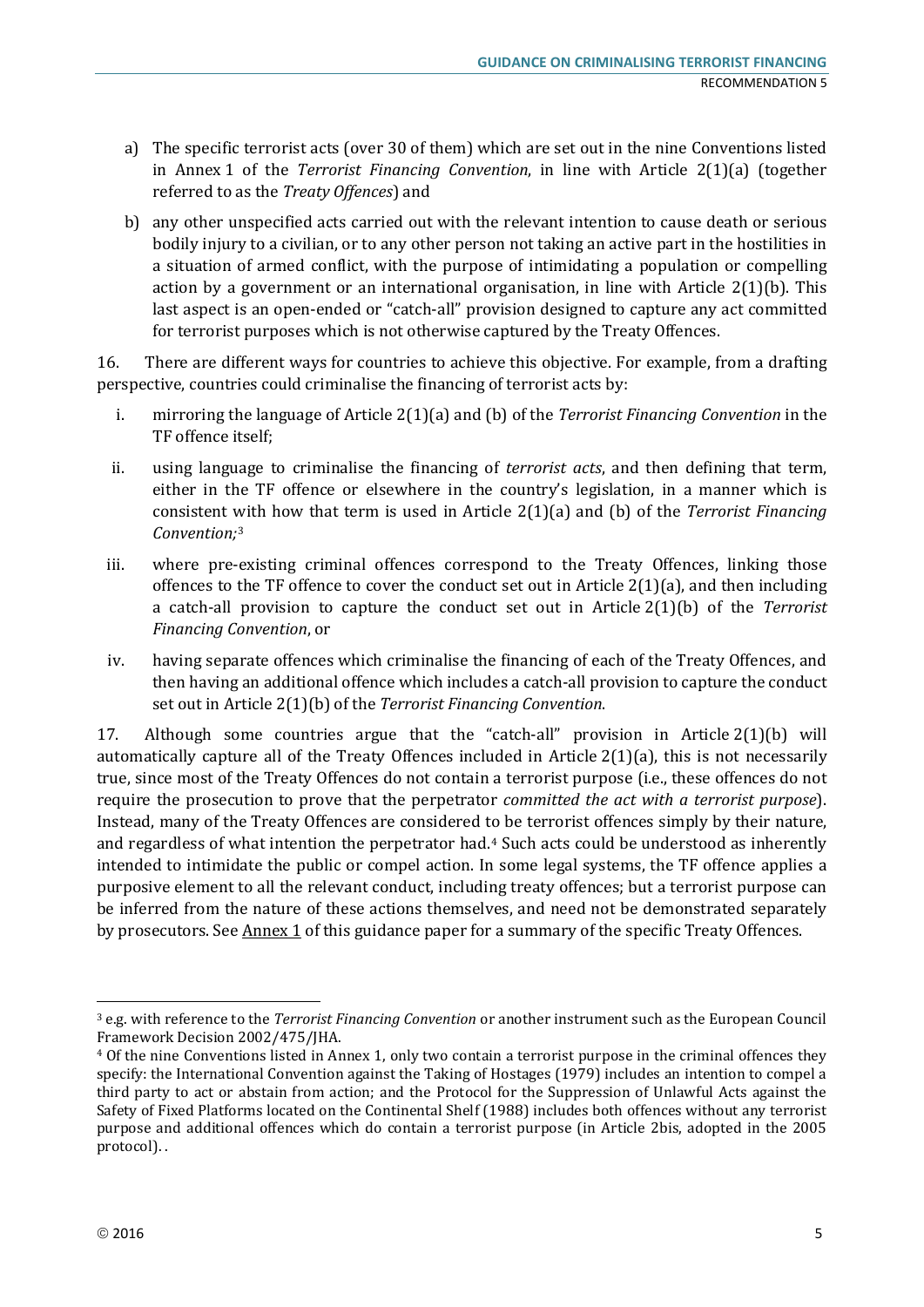#### *Examples of Implementation*

#### Box 1. **Luxembourg**

*Luxembourg has criminalised in its Criminal Code the financing of all specific terrorist acts set out in the nine conventions listed in Annex 1 of the Terrorist Financing Convention (all of which are criminalised according to its national legislation in line with Article 2(1)(a) of the Terrorist Financing Convention). Luxembourg has also criminalised within the same provision the financing of the terrorist act set out in Article 2(1)(b) of the Terrorist Financing Convention as well as of any other terrorist offences which are criminalised according to its national legislation (such as e.g. the individual terrorist, the terrorist group, the terrorist provocation, recruitment, training and travelling).*

(Criminal Code, Article 135-5)

(1) The expression 'terrorist financing offence' refers to the unlawful and wilful providing or collecting of funds, securities or assets of any type by any means, directly or indirectly, with the intention that they should be used or in the knowledge that they are to be used, in full or in part, to carry out or attempt to carry out one or more offences referred to in paragraph (2) of this Article, even if they were not effectively used to carry out or attempt to carry out any of these offences, or if they are not linked to one or more specific terrorist acts.

(2) Paragraph (1) of this Article refers to the offences set forth in the following Articles:

- Articles 112-1 , 135-1 to 135-4 , 135-9 , 135-11 to 135-16 and 442-1 (of the Criminal Code);
- Articles 31 and 31-1 of the Law of 31 January 1948 on the regulation of air navigation, as amended;
- Article 2 of the Law of 11 April 1985 approving the Convention on the Physical Protection of Nuclear Materials, opened for signature at Vienna and New York on 3 March 1980, as amended;
- Article 65-1 of the Law of 14 April 1992 introducing a disciplinary and penal marine code, as amended.
	- (3) The expression 'terrorist financing offence' also refers to the unlawful and wilful providing or collecting of funds, securities or assets of any type by any means, directly or indirectly, with the intention that they should be used or in the knowledge that they are to be used, in full or in part, by a terrorist or a terrorist group, including in the absence of a link to one or more specific terrorist acts, even if they were not effectively used by the terrorist or the terrorist group.
	- (4) The term 'funds' means assets of every kind, whether tangible or intangible, movable or immovable, however acquired, and legal documents or instruments in any form, including electronic or digital, evidencing title to, or interest in, such assets, including bank credits, travellers cheques, bank cheques, money orders, shares, securities, bonds, drafts and letters of credit without such enumeration being exhaustive.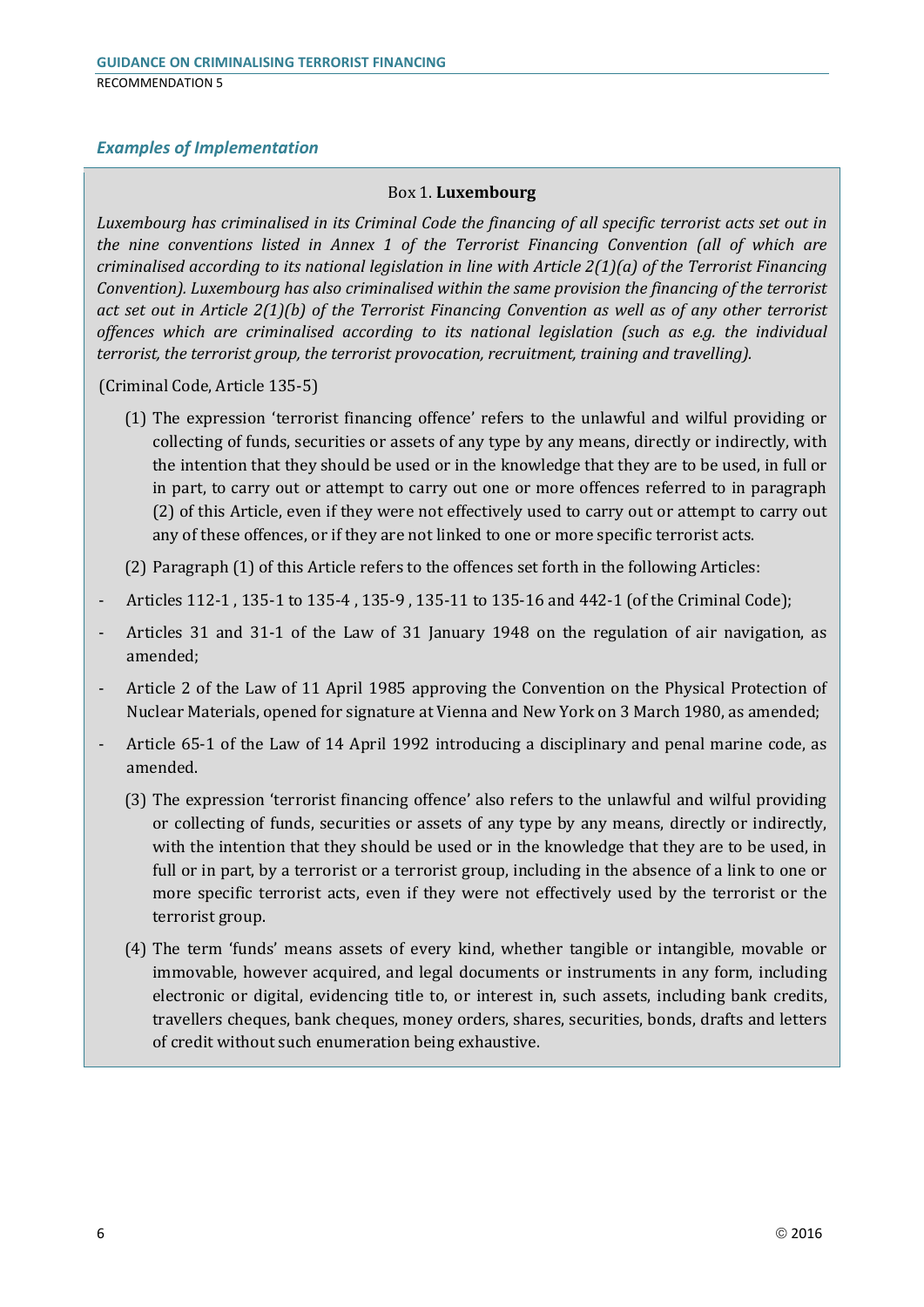#### Box 2. **Canada**

*Canada's criminal code defines a terrorist financing offence both on the basis of purpose, and on the basis of the nine conventions, which are listed in the definition of terrorist activity.*

(Extract from Criminal Code)

83.02 Every one who, directly or indirectly, wilfully and without lawful justification or excuse, provides or collects property intending that it be used or knowing that it will be used, in whole or in part, in order to carry out

- a) an act or omission that constitutes an offence referred to in subparagraphs (a)(i) to (ix) of the definition of terrorist activity in subsection 83.01(1), or
- b) any other act or omission intended to cause death or serious bodily harm to a civilian or to any other person not taking an active part in the hostilities in a situation of armed conflict, if the purpose of that act or omission, by its nature or context, is to intimidate the public, or to compel a government or an international organization to do or refrain from doing any act,

is guilty of an indictable offence and is liable to imprisonment for a term of not more than 10 years.

*83.01 (1)* The following definitions apply in this Part ... *Terrorist activity* means:

- a) an act or omission that is committed in or outside Canada and that, if committed in Canada, is one of the following offences [*lists the nine conventions and the Terrorist Financing convention*], or
- b) an act or omission, in or outside Canada,
	- (i) that is committed (A) in whole or in part for a political, religious or ideological purpose, objective or cause, and (B) in whole or in part with the intention of intimidating the public, or a segment of the public, with regard to its security, including its economic security, or compelling a person, a government or a domestic or an international organization to do or to refrain from doing any act, whether the public or the person, government or organization is inside or outside Canada, and
	- (ii) that intentionally (A) causes death or serious bodily harm to a person by the use of violence, (B) endangers a person's life, (C) causes a serious risk to the health or safety of the public or any segment of the public, (D) causes substantial property damage, whether to public or private property, if causing such damage is likely to result in the conduct or harm referred to in any of clauses (A) to (C), or (E) causes serious interference with or serious disruption of an essential service, facility or system, whether public or private, other than as a result of advocacy, protest, dissent or stoppage of work that is not intended to result in the conduct or harm referred to in any of clauses (A) to (C), ...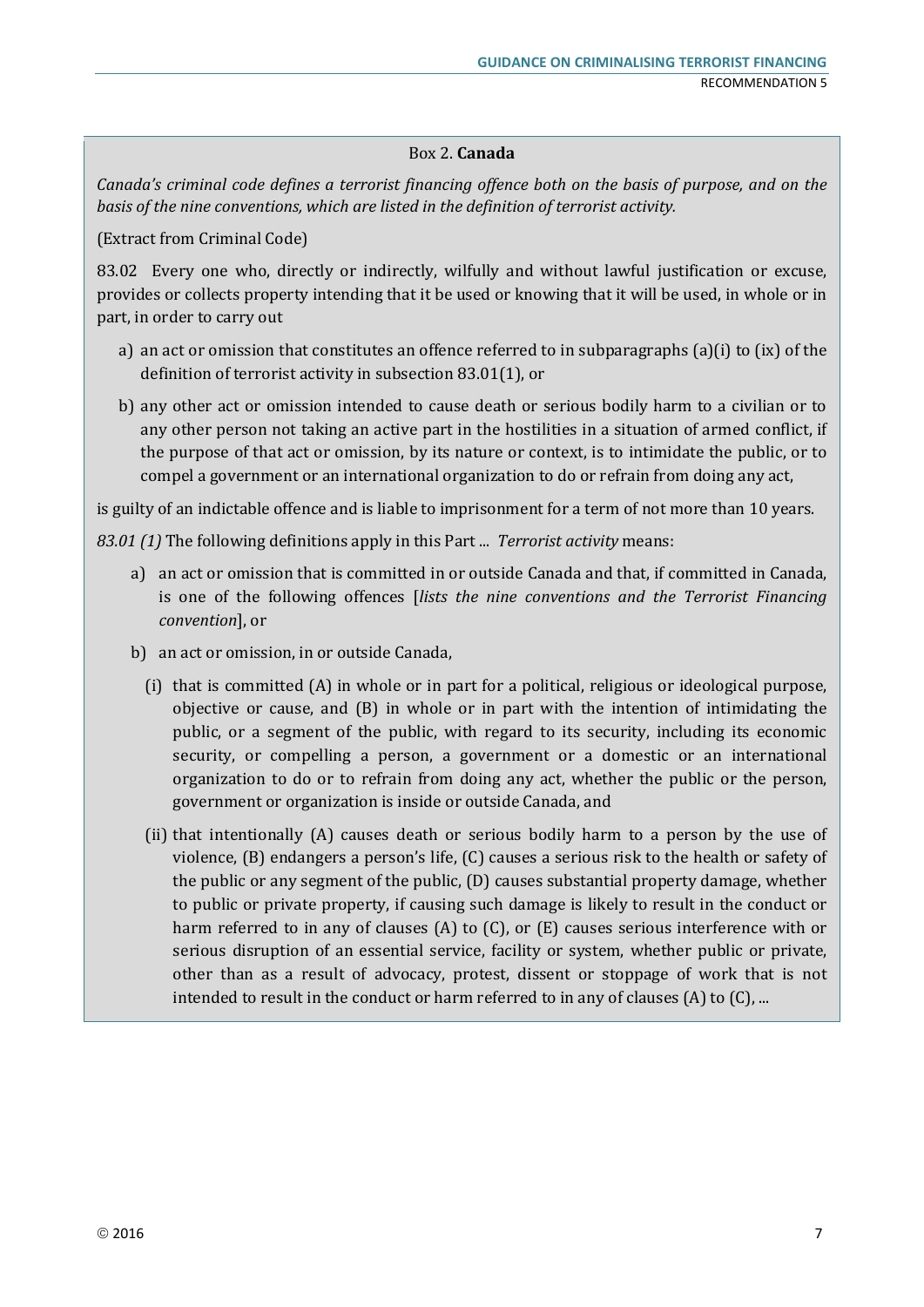| The offence must cover the financing of terrorist organisations and individual terrorist with an<br>unlawful intention to do so |                                                                                                                                                                                                                                                                                                                                                                 |  |
|---------------------------------------------------------------------------------------------------------------------------------|-----------------------------------------------------------------------------------------------------------------------------------------------------------------------------------------------------------------------------------------------------------------------------------------------------------------------------------------------------------------|--|
| <b>Recommendation 5</b>                                                                                                         | Countries should criminalise the financing of terrorist organisations and<br>individual terrorists even in the absence of a link to a specific terrorist act or<br>acts                                                                                                                                                                                         |  |
| Interpretive Note to R.5                                                                                                        | 2. Terrorist financing offences should extend to any person who wilfully<br>provides or collects funds or other assets by any means, directly or indirectly,<br>with the unlawful intention that they should be used, or in the knowledge<br>that they are to be used, in full or in part(b) by a terrorist organisation; or<br>(c) by an individual terrorist. |  |

18. In the context of financing terrorist organisations and individual terrorists, R.5/INR.5 deliberately goes beyond the obligations contained in the *Terrorist Financing Convention* by requiring countries to also criminalise the financing of terrorist organisations and individual terrorists on a broader basis, and without a link to a specific terrorist act or acts. This approach is consistent with the obligations set out in various UNSCRs for states to prohibit their nationals or any persons and entities within their territories from making funds, financial assets or economic resources available to terrorists or terrorist organisations. Specifically –

#### UNSCR 2253 (2015) states:

*OP17. ... highlights that FATF Recommendation 5 applies to the financing of terrorist organizations or individual terrorists for any purpose, including but not limited to recruitment, training, or travel, even in the absence of a link to a specific terrorist act;*

19. These elements of INR.5 were adopted by the FATF in 2004 and were assessed in the  $3<sup>rd</sup>$ round of Mutual Evaluations. Since then, this aspect has grown increasingly important as TF has evolved, particularly in relation to the operational financing needs of terrorist organisations and the growing prevalence of "lone wolf" terrorists who may be inspired by, but not yet part of, a terrorist organisation. For example, as set out in the 2008 *FATF Terrorist Financing Report*, the majority of financing used by terrorist organisations is not used to meet the direct costs of mounting attacks but is needed for broad organisational support including recruitment and radicalisation, training, subsistence, travel, and maintaining a veil of legitimate activities. The 2015 *FATF report on Emerging Terrorist Financing Risks* further highlights the use of funds by large terrorist organisations for propaganda and recruitment, training, salaries and member compensation, and social services. Funds provided for and spent on these non-attack activities nevertheless contribute to terrorist attacks, by sustaining the terrorist organisation's *capability* to mount such attacks.

20. Moreover, all funds or other assets are fungible. In other words, a terrorist organisation may spend available funds or other assets on an activity other than that for which the funds or other assets were originally intended. Even terrorist organisations which use advanced financial management practices are not believed to maintain funds or other assets in separate accounts based on the conditions of each donation. This means that funds or other assets provided to a terrorist organisation ostensibly for a non-attack purpose may themselves be used to meet the cost of an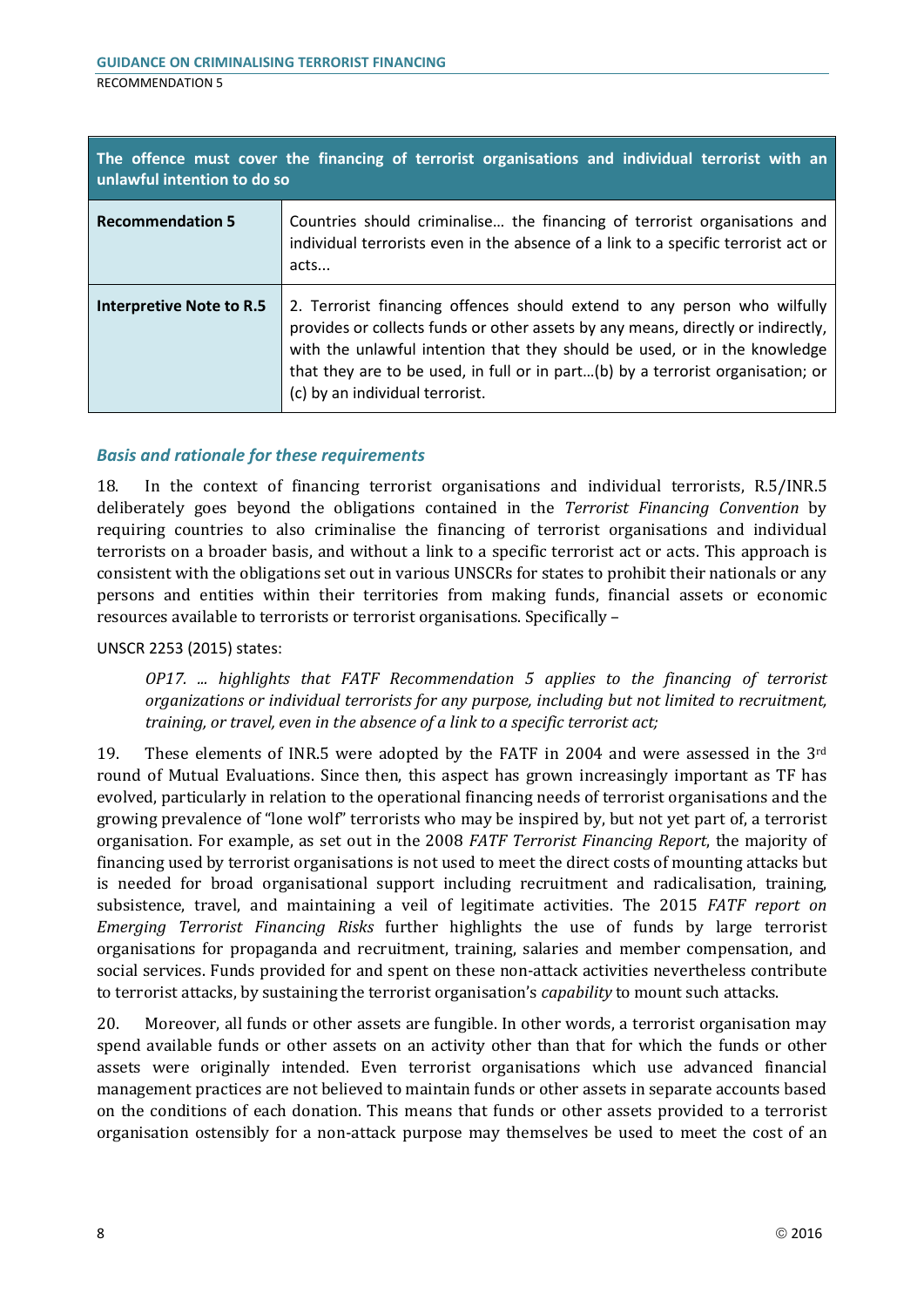attack. Even if specific funds or other assets are used for non-attack expenses, they may substitute for other funds or other assets which can then be used to pay for an attack.

#### *Guidance for their interpretation*

*...wilfully ... with the unlawful intention that they should be used, or in the knowledge that they are to be used... (b) by a terrorist organisation; or (c) by an individual terrorist*

21. In the context of financing terrorist organisations and individual terrorists, the person providing or collecting the funds or other assets (the terrorist financier) must have the *unlawful intention* or *knowledge* that those funds or other assets were being collected for or provided to a terrorist organisation or individual terrorist. This is sometimes referred to as the requirement to criminalise the financing of terrorist organisations and individual terrorist "*for any purpose".*

22. Use of the term "*for any purpose"* has, in the past, caused some confusion in terms of what specific level of knowledge is required for the offence (the *mens rea*), and separately, whose and what unlawful intention/purpose must be proven as part of the offence. To clarify: (a) the terrorist financier must be acting with the knowledge that the funds or other assets are to be provided or collected for a terrorist organisation or individual terrorist; and (b) it is only the terrorist financier's unlawful intention/purpose which is relevant, and that unlawful intention/purpose must be to provide or collect funds or other assets for a terrorist organisation or individual terrorist. This

means that, pursuant to R.5/INR.5, the following aspects are <u>not</u> relevant to the scope of the TF offence:

- 1. the purpose for which the terrorist financier intended those funds or other assets to be used by the terrorist organisation/individual terrorist;
- 2. any knowledge that the terrorist financier may have had about how the terrorist organisation/individual terrorist was using or intending to use the funds or other assets;
- 3. the use to which the terrorist organisation/individual terrorist actually put (or intended to put, or tried to put) the funds or other assets; and
- 4. whether or not the funds or other assets were used to plan, prepare for or carry out a specific terrorist act.

23. Whether or not the organisation or individual to which funds or other assets are provided is, in fact, a terrorist organisation or an individual terrorist can be relevant. In the context of a criminal trial, it is for courts to determine whether an organisation or individual should be considered to be a terrorist organisation or individual, based on national legal procedures, and on circumstances, including whether the individual or entity has been designated by the UN pursuant to UNSCR 1267/1988 and successor resolutions or by a competent national authority. In some cases the question of whether the organisation to which funds were provided is in fact a terrorist organisation, is central to whether a TF offence has been committed. Cases may also arise in which a terrorist financier has an unlawful intention to finance a terrorist organisation (or a terrorist act), but is unsuccessful in doing so (e.g. because the funds or other assets are in fact intercepted by an undercover police officer). Such cases could be considered a TF offence (or an attempted TF offence) if the *intended* recipient of the funds or other assets is an individual terrorist or a terrorist organisation, regardless of the *actual* recipient of the funds or other assets.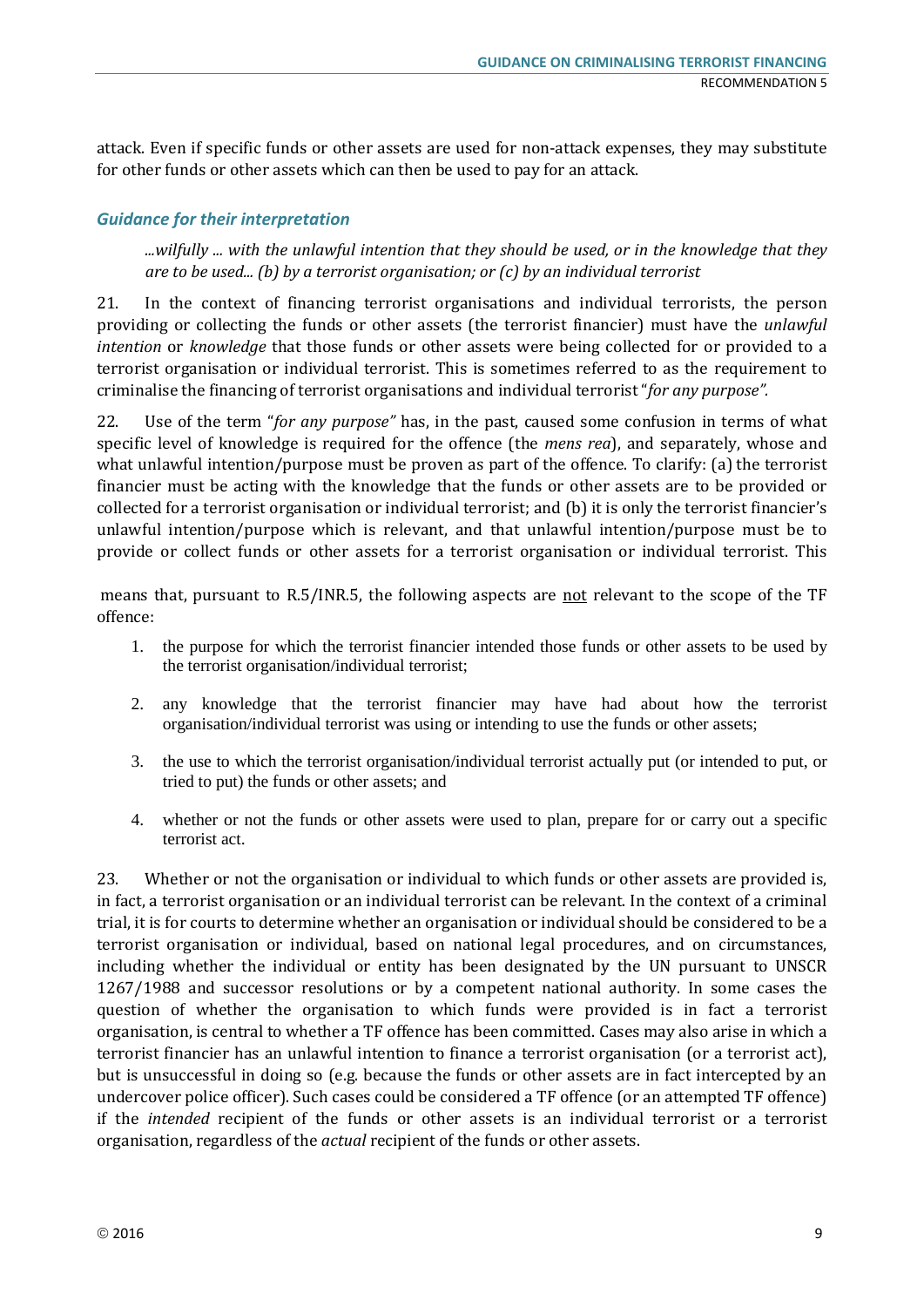24. In summary, for this aspect of the offence, the prosecutor should only have to prove that the terrorist financier knew (or believed) that the funds or other assets were being collected for or provided to a terrorist organisation or individual terrorist, or unlawfully intended to do so. The mental element is decisive in establishing criminal liability.

25. The terms *terrorist organisation* and *terrorist* are defined in the FATF Glossary,56 and refer to an organisation or individual that commits, attempts, or is otherwise complicit in a *terrorist act* – a term which is, in turn, defined consistent with Article 2 of the *Terrorist Financing Convention.* These definitions are, therefore, somewhat circular. The reason for this is that, in the absence of an internationally agreed definition of *terrorism,* countries are left with the flexibility to choose how they define a *terrorist organisation* and *individual terrorist,* provided that their definitions cover persons or entities who commit or attempt to commit the *terrorist acts* which are defined in Article 2.7

26. In practice, countries could consider designation by the United Nations (pursuant to UNSCR 1267/1988 and successor resolutions), or by the country under its own national or supranational powers, as a *prima facie* indication that the designated person or entity falls within the definition of *terrorist organisation* or an *individual terrorist* for the purposes of the TF offence.8 In principle, the same applies in relation to persons or entities designated by other countries pursuant to UNSCR 1373, provided that the country has given effect to the request of a foreign country to implement targeted financial sanctions.9 Both UNSCR 1267/1988 and successor resolutions and UNSCR 1373 are aimed at stopping the flow of funds to terrorist organisations and individual terrorists by applying targeted financial sanctions to designated persons and entities.

#### *Other questions of scope*

27. The following additional issues have been raised, in discussions with countries or in the course of assessments, regarding the interpretation of these provisions and the challenges some

<sup>5</sup> "The term *terrorist organisation* refers to any group of terrorists that: (i) commits, or attempts to commit, terrorist acts by any means, directly or indirectly, unlawfully and wilfully; (ii) participates as an accomplice in terrorist acts; (iii) organises or directs others to commit terrorist acts; or (iv) contributes to the commission of terrorist acts by a group of persons acting with a common purpose where the contribution is made intentionally and with the aim of furthering the terrorist act or with the knowledge of the intention of the group to commit a terrorist act."

<sup>6</sup> The term *terrorist* refers to any natural person who: (i) commits, or attempts to commit, terrorist acts by any means, directly or indirectly, unlawfully and wilfully; (ii) participates as an accomplice in terrorist acts ; (iii) organises or directs others to commit terrorist acts ; or (iv) contributes to the commission of terrorist acts by a group of persons acting with a common purpose where the contribution is made intentionally and with the aim of furthering the terrorist act or with the knowledge of the intention of the group to commit a terrorist act.

<sup>&</sup>lt;sup>7</sup> A current or former foreign terrorist fighter may be considered by a court to be an individual terrorist by virtue of their affiliation to a terrorist organisation, their recent activities, or the training they have received. If so, the TF offence would apply to the wilful provision of funds or other assets to the individual terrorist for any purpose, without requiring a link to a terrorist act.

<sup>8</sup> As designations are not themselves based on a criminal standard of proof, the fact of the designation alone may be insufficient in some legal systems for a criminal court to accept that a designated organisation is a terrorist organisation. Nevertheless, it may be sufficient to show unlawful intention on the part of the person providing funds to that organisation.

<sup>9</sup> Paragraph 4(b) of the Interpretive Note to Recommendation 6 requires countries to have *"authority and effective procedures or mechanisms to examine and give effect to, if appropriate, the actions initiated under the freezing mechanisms of other countries pursuant to resolution 1373(2001)*".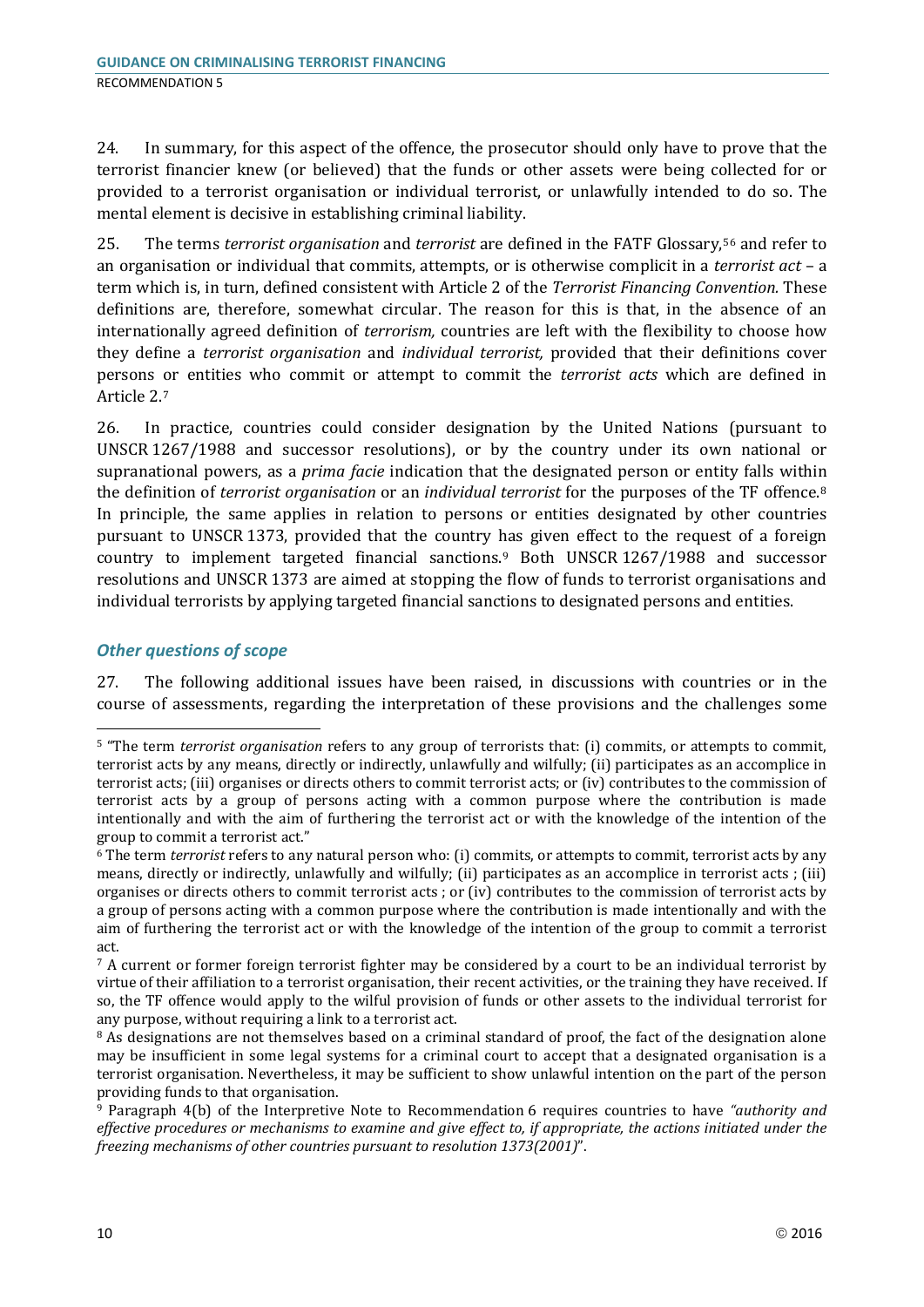countries face in reconciling the scope of the TF offence with their fundamental principles of domestic law10 or other principles of criminal justice.

#### Recklessness

28. Some countries use the concept of recklessness to criminalise financing an individual terrorist in the absence of a link to a specific terrorist act or acts. This requires prosecutors to show that the offender was aware of a substantial risk that the funds would be used for terrorist purposes, and that the risk was unjustifiable. Reckless TF can be established even if the funds are in fact used for a purpose unrelated to terrorism, provided there was a risk of their being used for terrorist purposes. Recklessness need not be a distinct and lesser degree of intent also included in the TF offence: e.g. in some legal systems the mental element (mens rea) of the TF offence is *dolus eventualis,* and requires that the suspect "consciously accepts the substantial chance" that funds will serve to offer financial support – however this does not apply in all legal systems.

29. This approach is consistent with the rationale for criminalising all funding of an individual terrorist even in the absence of a link to a specific terrorist act, (i.e. that funds or other assets are fungible and can be repurposed, and that there is always an irreducible risk that any terrorist organisation or individual terrorist will use any available funds or other assets for terrorist purposes). Criminalisation of recklessness as to the use of funds or other assets for terrorist purposes could therefore be considered as consistent with this requirement in some circumstances, although it cannot substitute for criminalising the intentional financing of a terrorist organisation.

#### Overlap with targeted financial sanctions

30. Most countries criminalise the act of wilfully breaching targeted financial sanctions as a separate offence (and in some countries as a strict liability offence). In cases where the targeted financial sanctions in question are related to terrorism (and where the designation criteria are such that it is reasonable to consider a designated person or entity to be a terrorist), the breach could also be within the scope of the TF offence, because a person or entity designated as a terrorist for the purpose of sanctions might also be considered a terrorist for the purposes of the TF offence.<sup>11</sup>

31. As noted above, R.5 requires TF to be criminalised as a stand-alone offence, but does not require that every detail of R.5 is included within that offence alone. In most cases, targeted financial sanctions are applied consistently with R.6 and breaches of sanctions are penalised consistently with R.35, and the targeted financial sanctions regime does not overlap with R.5. However in some circumstances – when the country imposes criminal penalties for violation of sanctions – the targeted financial sanctions regime may in effect be the mechanism which implements elements of R.5. Such circumstances would be (i) that the sanctions regime includes an ongoing prohibition against making any funds or other assets available to a designated person or entity; (ii) that the breach-of-sanctions offence should have a range of criminal penalties comparable to the separate TF

<sup>10</sup> The FATF glossary states: *Fundamental principles of domestic law* refers to the basic legal principles upon which national legal systems are based and which provide a framework within which national laws are made and powers are exercised. These fundamental principles are normally contained or expressed within a national Constitution or similar document, or through decisions of the highest level of court having the power to make binding interpretations or determinations of national law. Although it will vary from country to country, some examples of such fundamental principles include rights of due process, the presumption of innocence, and a person's right to effective protection by the courts.

<sup>11</sup> Although this may require separate proof: countries are not obliged to domestically designate UNdesignated persons or entities as terrorists, and the fact of the UN designation alone is not always a sufficient basis for a criminal court to conclude that a designated organisation is in fact a terrorist organisation.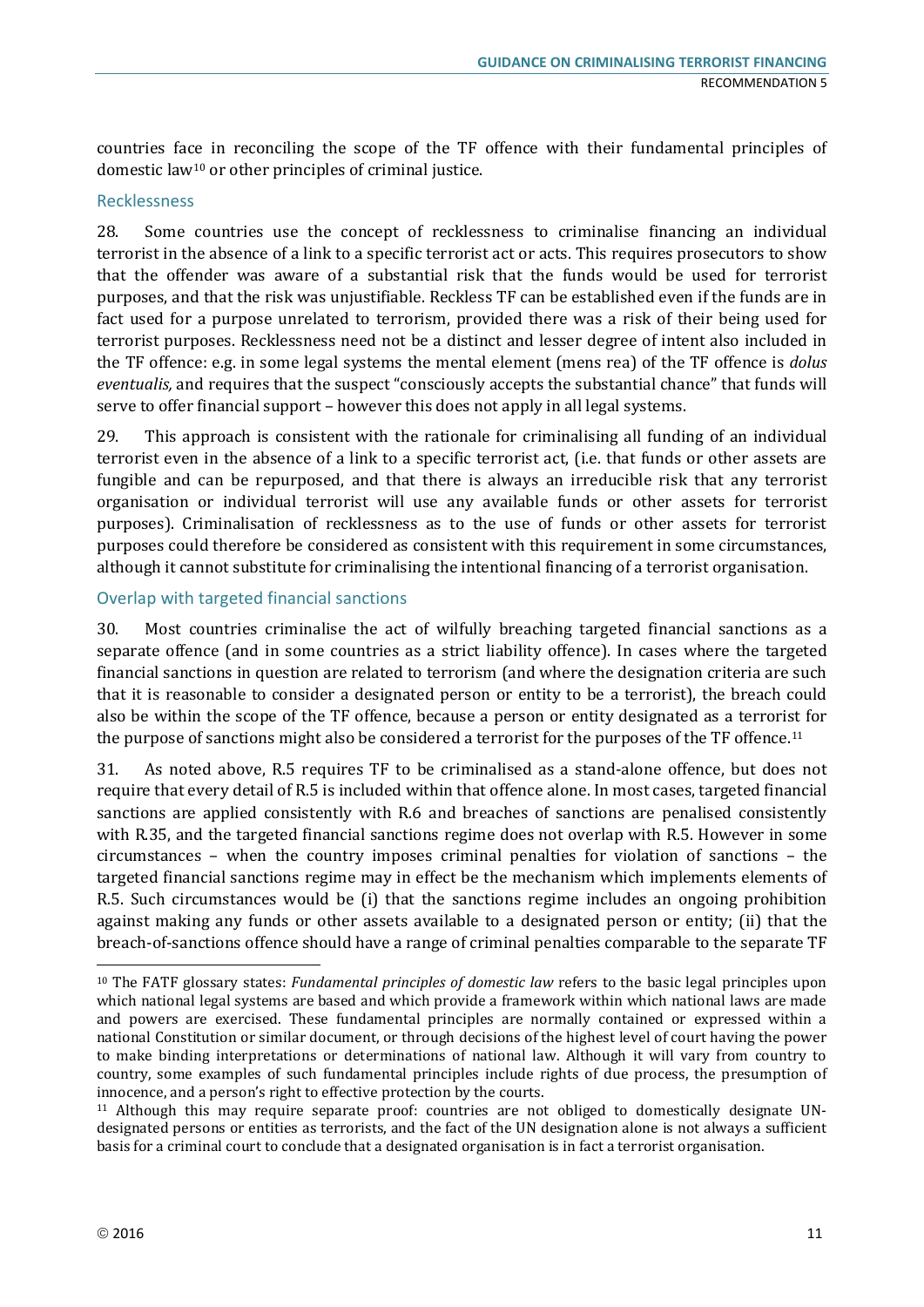offence; and (iii) that the country concerned makes active use of national targeted financial sanctions powers to designate terrorist organisations and individuals (such that most or all of the groups and individuals which would be considered terrorists by national courts are included in national designation lists).

#### Principle of Guilt

32. Many countries apply a *principle of guilt* (also expressed as "*schuldprinzip"* or "*nulla poena sine culpa*") as a fundamental element of criminal law. This principle requires that there is a fault on the part of the offender in order for a criminal offence to be committed, and that any penalty is proportionate to this fault. In some legal systems, the application of the TF offence to the provision of funds or other assets to an individual terrorist for a purpose entirely unrelated to terrorism may come into conflict with this principle, because the act of providing funds or other assets would be criminalised on the basis of the identity of the person receiving them, and not on the basis of their intended or actual use. The principle may also be invoked because the person who provides funds or other assets did not know or could not foresee that any harm would result from their actions.

33. Whether there is a conflict between R.5 and the *principle of guilt* depends on how the requirements of R.5 are interpreted – specifically the requirement that "*Countries should criminalise… the financing of terrorist organisations and individual terrorists even in the absence of a link to a specific terrorist act or acts...*", which is sometimes referred to as the requirement to criminalise the financing of terrorist organisations and individual terrorist *for any purpose*. There does not seem to be any conflict between the *principle of guilt* and the criminalisation of financing a terrorist organisation – since the purposes of a terrorist organisation can be assumed to be terrorist purposes.

34. The *principle of guilt* permits criminalisation of the provision of funds or other assets to an individual terrorist, even in the absence of a link to a specific terrorist act or acts, if this is for a purpose which is in some way related to terrorism (e.g. for recruitment, training, travel, or concealing terrorist activity). However it does not permit criminalisation of the provision of funds or other assets to an individual terrorist "*for any purpose*", as this would include funds or other assets which were used for purposes which did not contribute to terrorism in any way (e.g. basic subsistence). The *principle of guilt* would therefore conflict with the specific R.5 requirement to criminalise TF even in cases where there is no actual or foreseeable harm resulting from the offender's actions.

#### Trivial offences

35. Criminal offences may have a greater or lesser degree of seriousness, and legal systems vary in how they deal with these differences. Some legal traditions define "trivial" offences, which may carry a reduced penalty or no penalty at all. Other legal traditions give discretion to prosecutors to determine whether to proceed with prosecution (e.g. on the basis of whether it is in the public interest), and wide flexibility to judges to determine the appropriate penalty (e.g. with no minimum sentence).

36. The concern raised is that this element of R.5 may be understood to require countries to prosecute or criminalise all cases of providing funds or other assets to an individual terrorist, no matter how trivial. This is not the case: this part of R.5 does not override the principles governing the prosecution and sentencing of minor or trivial offences in domestic law.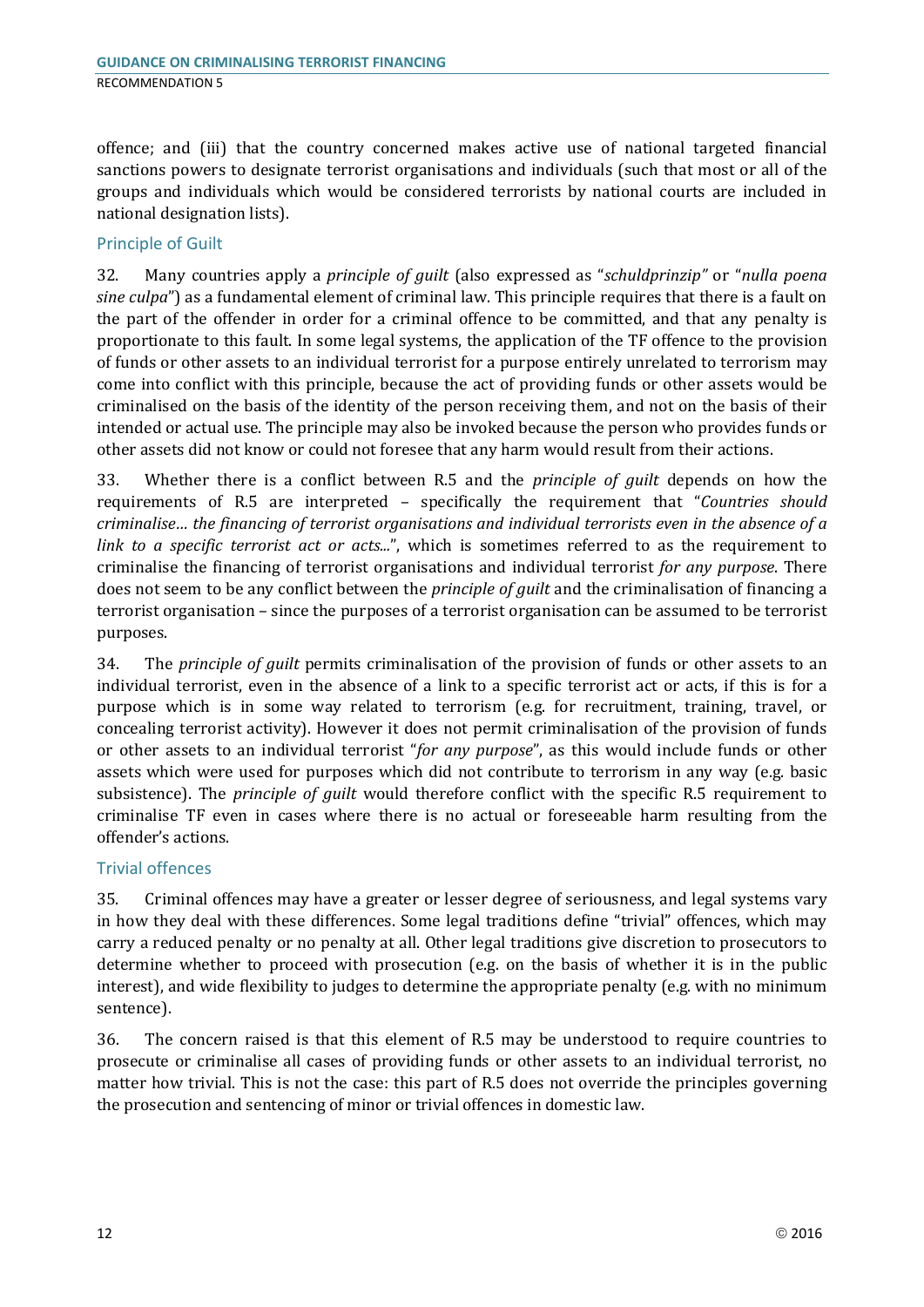#### Limitations on the scope of TF offences

37. Article 6 of the *Terrorist Financing Convention* specifically prohibits exemptions from the scope of the TF offence:

*Each State Party shall adopt such measures as may be necessary, including, where appropriate, domestic legislation, to ensure that criminal acts within the scope of this Convention are under no circumstances justifiable by considerations of a political, philosophical, ideological, racial, ethnic, religious or other similar nature.*

38. However, it should be noted that the way in which some countries define *terrorism, terrorist organisation,* or *terrorist* may impact the scope of the activities which would fall within the TF offence. These issues have been evaluated by the FATF on a case-by-case basis in the context of its mutual evaluation, follow-up and International Cooperation Review Group processes.

#### *Examples of Implementation*

#### Box 3. **Belgium**

*Belgium's Penal Code includes two terrorist financing offences which together encompass the financing of a terrorist act, an individual terrorist, or a terrorist organisation. The financing of an individual terrorist is included as part of "financing by any means an activity of a terrorist group" within Art.140.* 

(Extracts from the Code Penal – unofficial translation)

Art. 140. §1. Anyone who participates in an activity of a terrorist group, including by supplying information or material support to the terrorist group, or by financing by any means an activity of a terrorist group, with knowledge that such participation contributes to commit a crime or an offense of a terrorist group shall be punished by imprisonment of five to ten years and a fine of one hundred euros to five thousand euros.1

Art. 141. Any person who, except as provided in Article 140, provides material support, including financial assistance, to the commission of a terrorist offense under section 137, shall be punished by imprisonment of five to ten years and a fine of one hundred euros to five thousand euros.<sup>2</sup>

#### **Box notes:**

1. Art. 140. § 1er. Toute personne qui participe à une activité d'un groupe terroriste, y compris par la fourniture d'informations ou de moyens matériels au groupe terroriste, ou par toute forme de financement d'une activité du groupe terroriste, en ayant connaissance que cette participation contribue à commettre un crime ou un délit du groupe terroriste, sera punie de la réclusion de cinq ans à dix ans et d'une amende de cent euros à cinq mille euros.

2. Art. 141. Toute personne qui, hors les cas prévus à l'article 140, fournit des moyens matériels, y compris une aide financière, en vue de la commission d'une infraction terroriste visée à l'article 137, sera punie de la réclusion de cinq ans à dix ans et d'une amende de cent euros à cinq mille euros

#### Box 4. **Australia**

*Australia's criminal code defines separate offences which criminalise the financing of a terrorist organisations (102.6), terrorist acts (103.1) and individual terrorists (103.2). These provisions criminalise the collection or provision of funds if the person is reckless as to (a) whether an organisation is a terrorist organisation; or (b) whether the funds will be used to facilitate or engage*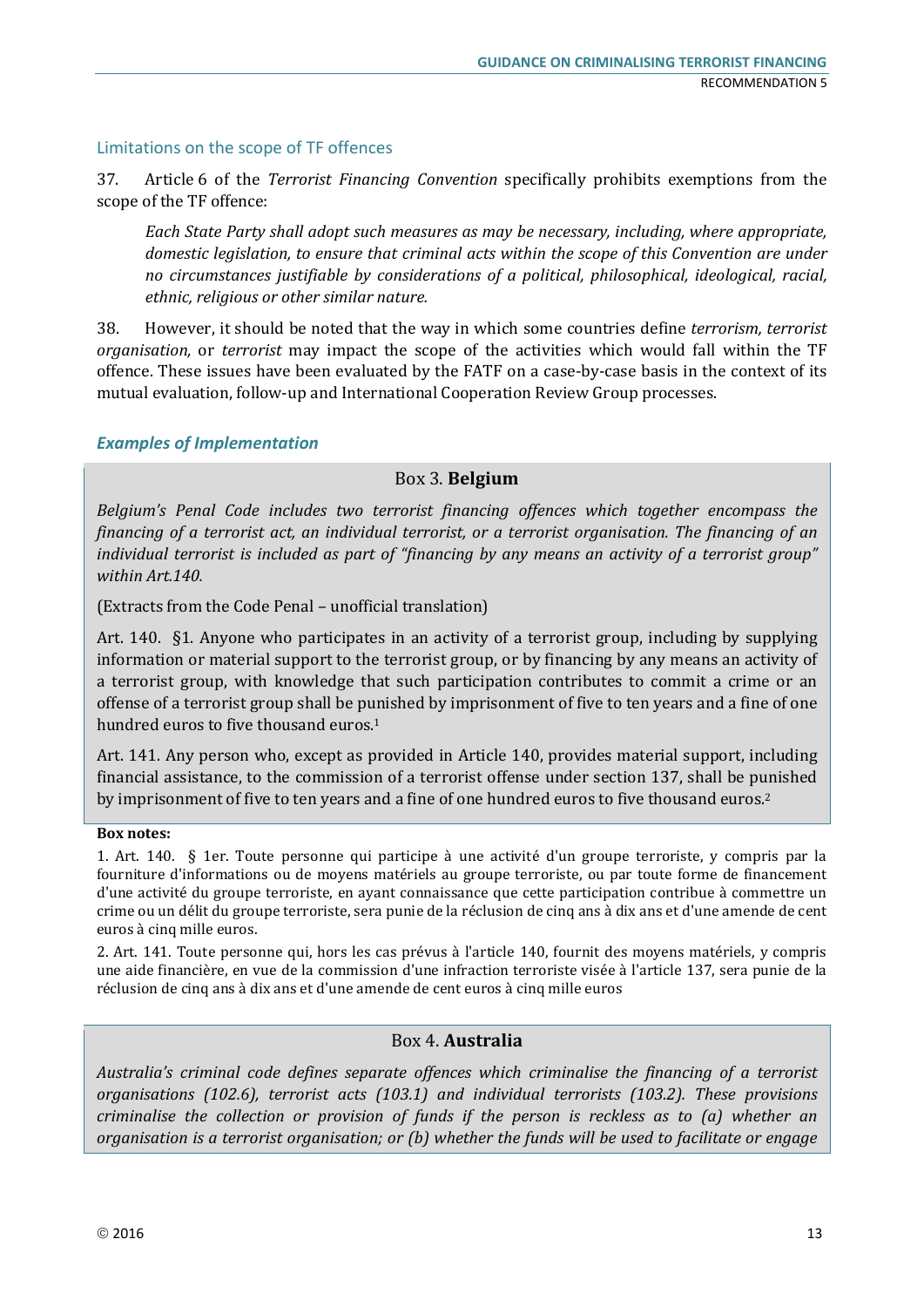*in a terrorist act; or (c) whether another person will use the funds to facilitate or engage in a terrorist act.*

102.6 Getting funds to, from or for a terrorist organisation

(1) A person commits an offence if: (a) the person intentionally: (i) receives funds from, or makes funds available to, an organisation (whether directly or indirectly); or (ii) collects funds for, or on behalf of, an organisation (whether directly or indirectly); and (b) the organisation is a terrorist organisation; and (c) the person knows the organisation is a terrorist organisation. Penalty: Imprisonment for 25 years.

(2) A person commits an offence if: (a) the person intentionally: (i) receives funds from, or makes funds available to, an organisation (whether directly or indirectly); or (ii) collects funds for, or on behalf of, an organisation (whether directly or indirectly); and (b) the organisation is a terrorist organisation; and (c) the person is reckless as to whether the organisation is a terrorist organisation. Penalty: Imprisonment for 15 years.

103.1 Financing terrorism

(1) A person commits an offence if: (a) the person provides or collects funds; and (b) the person is reckless as to whether the funds will be used to facilitate or engage in a terrorist act. Penalty: Imprisonment for life.

(2) A person commits an offence under subsection (1) even if: (a) a terrorist act does not occur; or (b) the funds will not be used to facilitate or engage in a specific terrorist act; or (c) the funds will be used to facilitate or engage in more than one terrorist act.

103.2 Financing a terrorist

(1) A person commits an offence if: (a) the person intentionally: (i) makes funds available to another person (whether directly or indirectly); or (ii) collects funds for, or on behalf of, another person (whether directly or indirectly); and (b) the first-mentioned person is reckless as to whether the other person will use the funds to facilitate or engage in a terrorist act. Penalty: Imprisonment for life.

(2) A person commits an offence under subsection (1) even if: (a) a terrorist act does not occur; or (b) the funds will not be used to facilitate or engage in a specific terrorist act; or (c) the funds will be used to facilitate or engage in more than one terrorist act.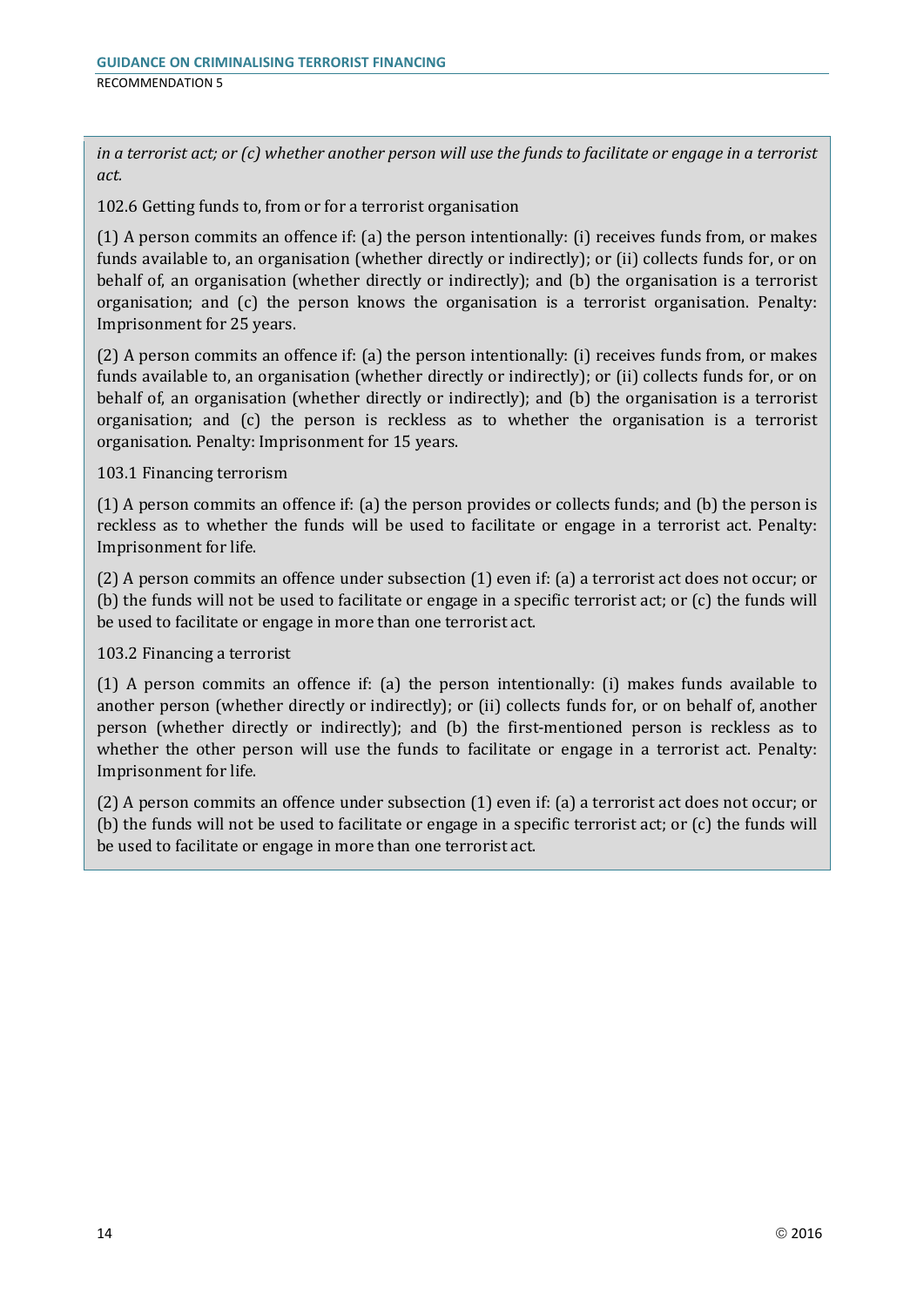| The offence must cover financing the travel of foreign terrorist fighters |                                                                                                                                                                                                                                                                                                                   |  |
|---------------------------------------------------------------------------|-------------------------------------------------------------------------------------------------------------------------------------------------------------------------------------------------------------------------------------------------------------------------------------------------------------------|--|
| <b>Interpretive Note to</b><br><b>R.5</b>                                 | 3. Terrorist financing includes financing the travel of individuals who travel to<br>a state other than their States of residence or nationality for the purpose of<br>the perpetration, planning, or preparation of, or participation in, terrorist acts<br>or the providing or receiving of terrorist training. |  |

39. This requirement was added to INR.5 in October 2015, in order to implement the requirement of UNSCR 2178, OP6:

*6. ...decides that all States shall ensure that their domestic laws and regulations establish serious criminal offenses sufficient to provide the ability to prosecute and to penalize in a manner duly reflecting the seriousness of the offense: ...*

*(b) the wilful provision or collection, by any means, directly or indirectly, of funds by their nationals or in their territories with the intention that the funds should be used, or in the knowledge that they are to be used, in order to finance the travel of individuals who travel to a State other than their States of residence or nationality for the purpose of the perpetration, planning, or preparation of, or participation in, terrorist acts or the providing or receiving of terrorist training; and,*

#### *Guidance for their interpretation*

40. This amendment clarifies that R.5/INR.5 requires countries to criminalise financing the travel of *foreign terrorist fighters* (individuals who travel to a State other than their States of residence or nationality for the purpose of the perpetration, planning, or preparation of, or participation in, terrorist acts or the providing or receiving of terrorist training).

41. Foreign terrorist fighters pose a significant TF threat and are considered to be one of the main forms of material support to terrorist groups. As set out in the 2015 FATF report on *Emerging Terrorist Financing Risks*, foreign terrorist fighters generally have modest financing needs related to transportation, accommodation while in route, outdoor clothes, camping goods, mobile phone/plans, food and other general living expenses. They often cover these using funds provided unwittingly from legitimate sources (e.g., self-funding through employment income, social assistance, or family support, or bank loans) to finance their travel to the conflict zone.

42. Although the existing TF offences (or in some cases, existing prohibitions on involvement in foreign military activity) of some countries may already cover this aspect, most countries will need to amend their legislation to incorporate these new requirements.12 Countries may choose to criminalise this activity by including it as part of a single TF offence, or as a separate offence. Countries should ensure that these aspects are criminalised as a matter of urgent priority, given the serious threats posed by foreign terrorist fighters.

<sup>&</sup>lt;sup>12</sup> *Terrorist Financing: FATF Report to G20 Leaders - Actions Being Taken by FATF* (November 2015), pages 4 and 5.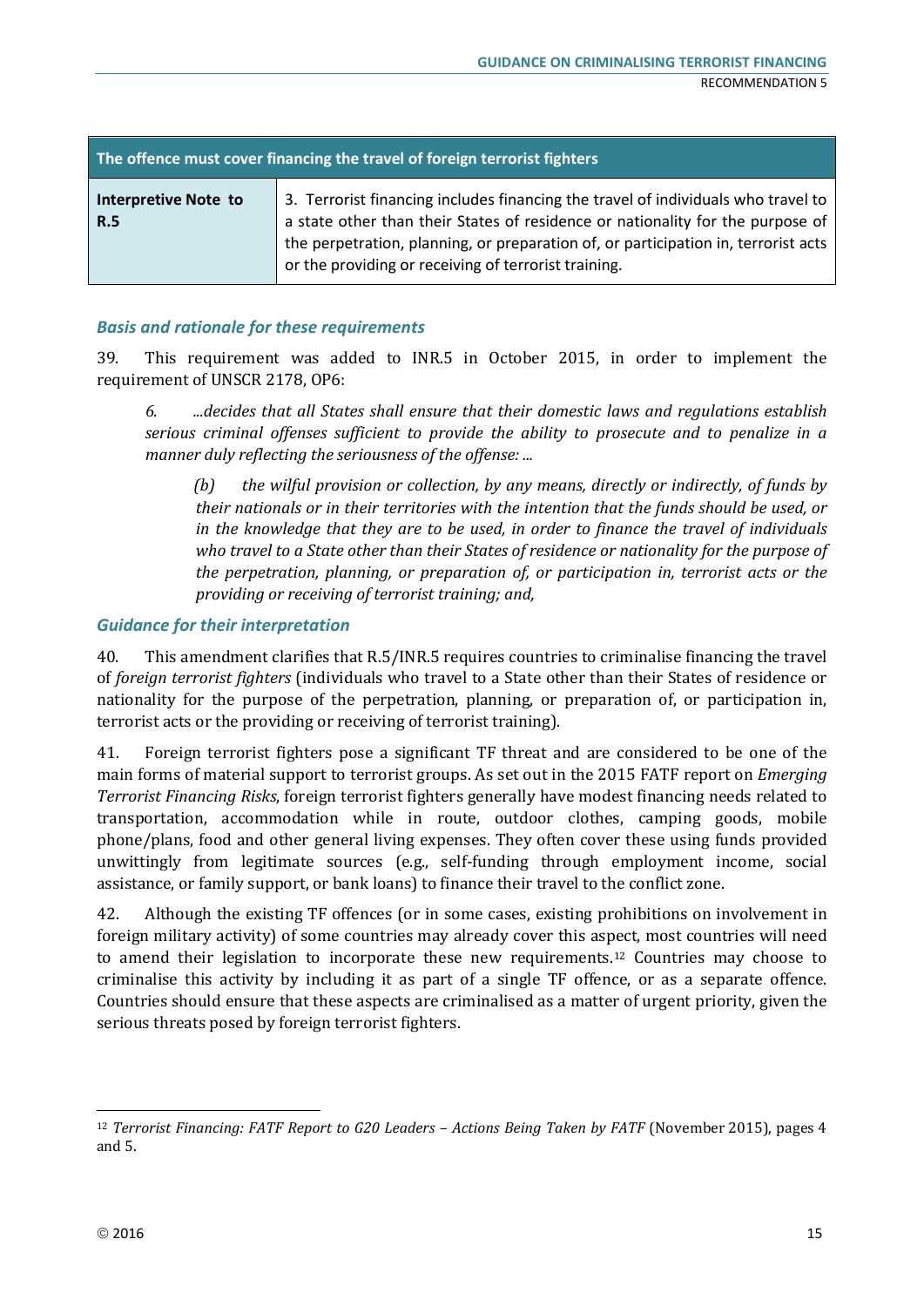#### *Examples of Implementation*

#### Box 5. **Italy**

*In 2015 Italy added a specific offence to the Penal Code to criminalise the financing, organisation, and promotion of foreign terrorist fighters. This is in addition to the existing TF offence(s).*

Article 270-quarter.1 – Organisation of transfers having terrorist purposes

In cases other than those laid down under Articles 270-bis and 270-quarter, any person who organises, finances or promotes journeys to foreign countries for accomplishment of conducts having terrorist purposes as per Article 270-sexies shall be punished with five to eight years imprisonment.

#### Box 6. **South Africa**

South Africa's TF offence (Section 4 of the Protection of Constitutional Democracy against Terrorism and Related Offences Act, 2004) applies to a range of predicate offences, including "Offences associated or connected with terrorist activities". These offences include (among others) entering or remaining in a country for the benefit of or at the direction of an entity engaging in terrorist activity; and providing or receiving training connected with terrorist activity. The TF offence therefore applied to travel for the purposes of terrorism, without the need for specific amendments to implement UNSCR 2178.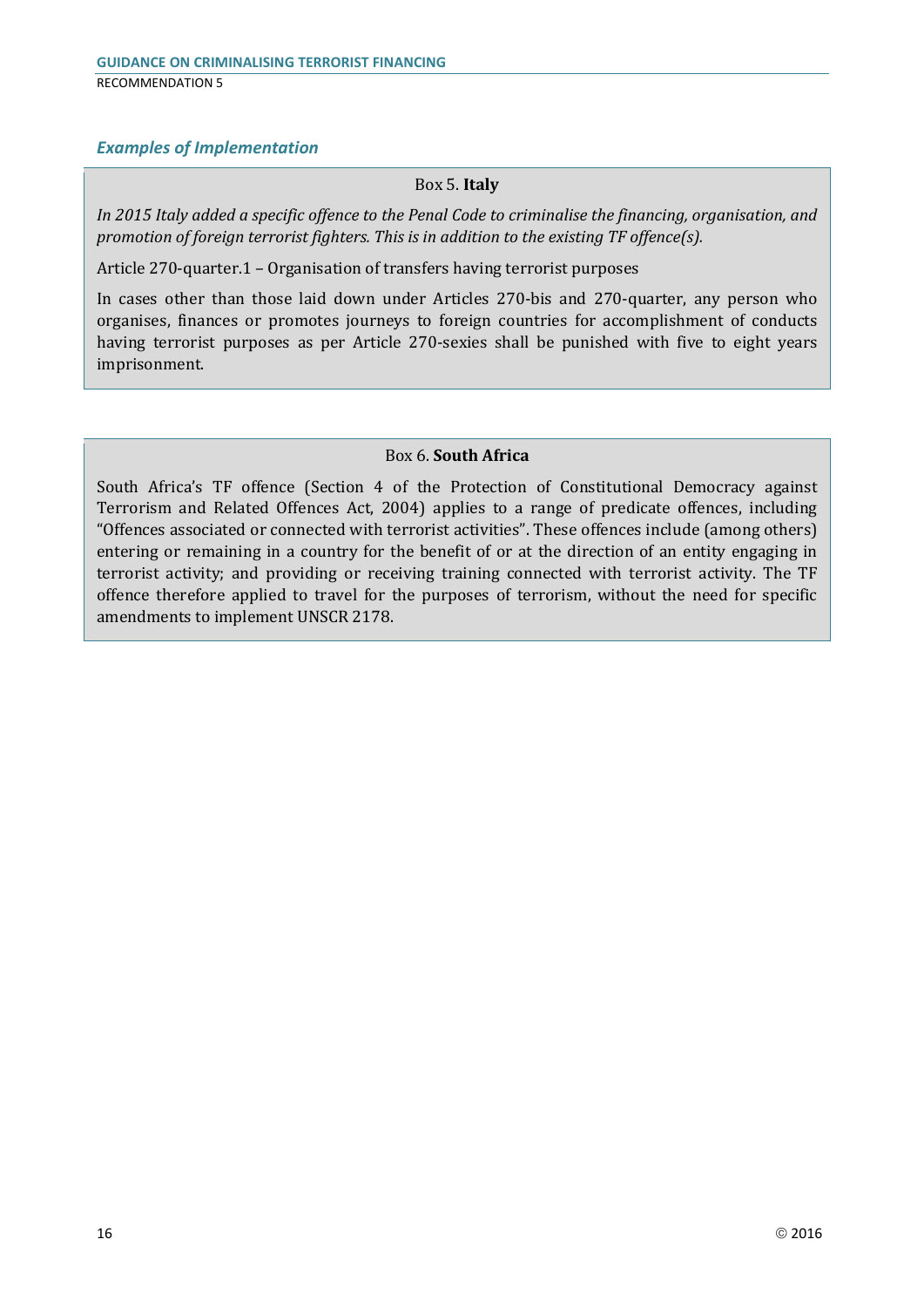| Terrorist financing should be criminalised as a stand-alone offence |                                                                                                                                                                                                    |  |
|---------------------------------------------------------------------|----------------------------------------------------------------------------------------------------------------------------------------------------------------------------------------------------|--|
|                                                                     | <b>Interpretive Note to R.5</b>   4. Criminalising terrorist financing solely on the basis of aiding and abetting,<br>attempt, or conspiracy is not sufficient to comply with this Recommendation. |  |

43. This clarification of the requirements is based on Articles 2(4) and (5) of the *Terrorist Financing Convention* which require countries to criminalise a range of ancillary offences to the TF offence which are specified in paragraphs 10 and 11 of INR.5, as discussed below in a later section. In practice, this means that the TF offence itself cannot be an ancillary offence. The rationale for this is so that certain types of TF activity do not fall outside the scope of the TF offence.

#### *Guidance for their interpretation*

44. This requirement focuses on the need for TF to be criminalised as a distinct (i.e., stand-alone) offence (rather than as an ancillary offence related to a primary offence of committing a terrorist act). This is an important aspect because ancillary offences alone are unable to cover the full range of TF activity. For example, ancillary offences will not capture instances where a terrorist financier (who is acting alone and has no intention of participating in the commission of a terrorist act) is making preparations to collect or provide funds or other assets to finance a terrorist act (which has not yet been committed), but has not yet completed the actual collection or completed the provision of funds or other assets (e.g., because he/she was apprehended by the competent authorities before such steps could be taken). The ancillary offence of:

- a) *aiding and abetting a terrorist act* does not apply because no terrorist act has been committed
- b) *attempting to commit a terrorist act* does not apply because the terrorist financier is attempting to finance someone else's commission of a terrorist act without ever being involved in committing the terrorist act itself
- c) *organising or directing others to commit a terrorist act* does not apply because it only covers indirect TF activity (i.e., where the terrorist financier was organising or directing others to provide or collect funds or other assets), not instances where the terrorist financier will be collecting or providing the funds or other assets directly themselves, and
- d) *contributing to the commission of a terrorist act by a group of persons acting with a common purpose* (i.e., conspiracy) does not apply because the terrorist financier is acting alone (not in a group with a common purpose).

45. Another inherent weakness of criminalising TF as an ancillary offence to a primary offence of terrorism is that, in practice, it means the requirements to have ancillary offences to the TF offence13 can never be met. This is because it is not possible to have an ancillary offence to an ancillary offence (e.g., there is no such thing as an offence of attempting to commit an attempt).

46. For these reasons, TF should be criminalised as a distinct activity (i.e., as a stand-alone offence). In doing so, countries may choose to criminalise all TF activities within a single offence, within several separate offences, or they may choose to criminalise certain aspects of TF across different offences.

<sup>13</sup> See paragraphs 10 and 11 of INR.5, and Article 2(4) and 2(5) of the *Terrorist Financing Convention.*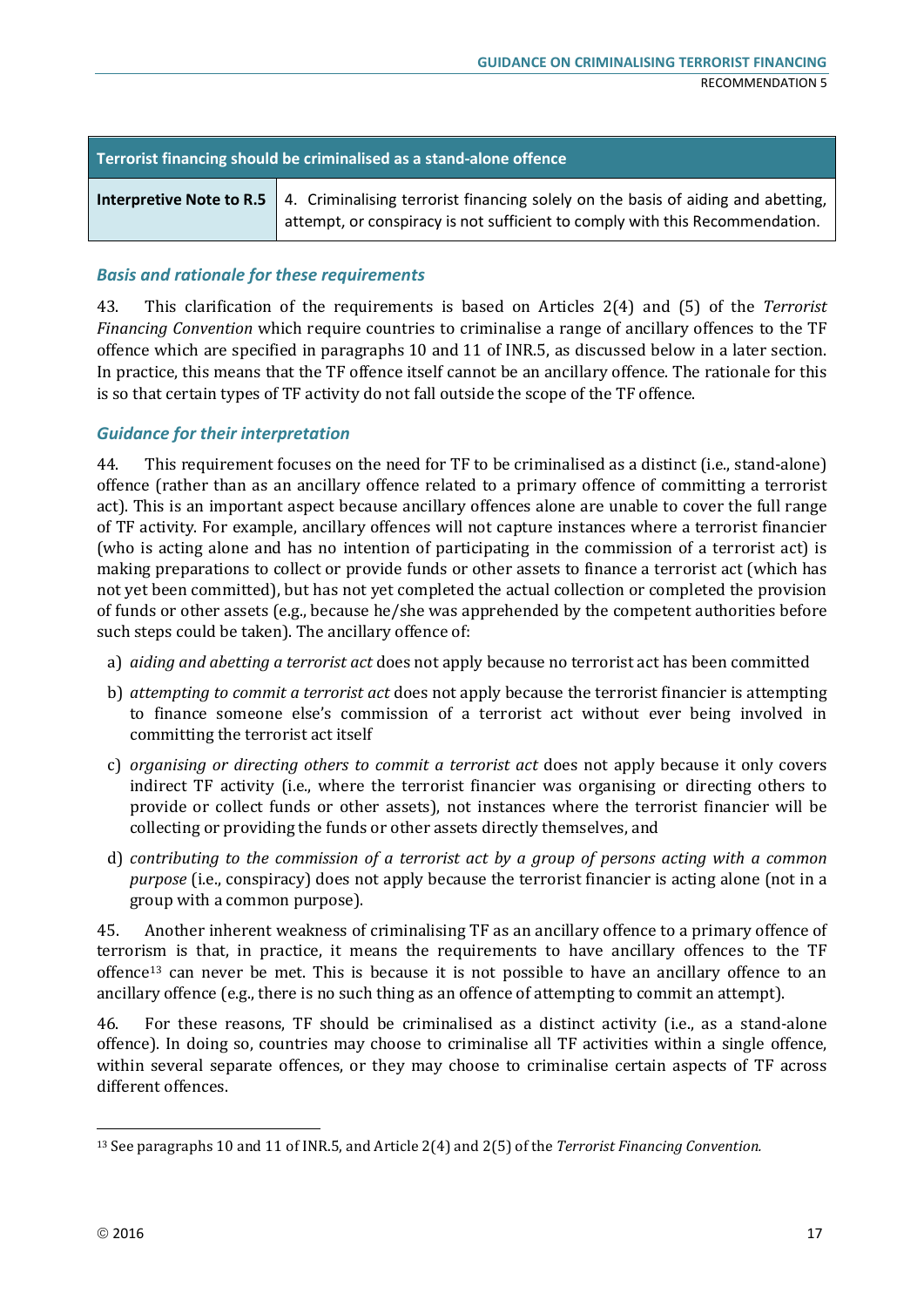| The offence should cover the broadest possible definition of funds or other assets, regardless of their<br>origin |                                                                                                                                                                 |  |
|-------------------------------------------------------------------------------------------------------------------|-----------------------------------------------------------------------------------------------------------------------------------------------------------------|--|
|                                                                                                                   | <b>Interpretive Note to R.5</b> 5. Terrorist financing offences should extend to any funds or other assets,<br>whether from a legitimate or illegitimate source |  |

47. This element of R.5 is based on the broad definition of *funds* in Article 1(1) of the *Terrorist Financing Convention*, which states:

*1. "Funds" means assets of every kind, whether tangible or intangible, movable or immovable, however acquired, and legal documents or instruments in any form, including electronic or digital, evidencing title to, or interest in, such assets, including, but not limited to, bank credits, travellers cheques, bank cheques, money orders, shares, securities, bonds, drafts, letters of credit.*

48. Based on the definition in the *Terrorist Financing Convention,* the FATF adopted a very similar definition which appears in the Glossary to the *FATF Recommendations,* and applies to R.5/INR.5:

*The term funds refers to assets of every kind, whether corporeal or incorporeal, tangible or intangible, movable or immovable, however acquired, and legal documents or instruments in any form, including electronic or digital, evidencing title to, or interest in, such assets.* 

49. The definition of "*funds or other assets*" also includes elements of other UN instruments, including *economic resources*, (which are noted in UNSCR 1373 and defined in UNSCR 2199); and oil and other natural resources; which are noted in UNSCRs 2161, 2199 and 2253.

#### *Guidance for their interpretation*

50. The definition of funds or other assets, as used in R.5/INR.5, goes far beyond what is commonly understood by the term funds and is not limited to only financial assets, but covers every possible kind of property, regardless of its corporeality (form), tangibility or movability. It is not required that each element of the UN or FATF definition is repeated in national law, provided that the scope of the offence includes all the elements of the FATF definition. Indeed, using the term funds may create confusion, given how expansively the term should be defined. Regardless of what term countries choose to use, the TF offence should extend to all possible types of funds or other assets.

51. Additionally, the TF offence should cover such funds or other assets, regardless of whether they originate from legitimate or illegitimate sources (i.e., are obtained legally or illegally). This is an important aspect: typologies studies have highlighted that terrorists make use of both legally and illegally obtained funds. Legitimate sources of funds or other assets such as income from employment, social assistance, family support, and loans are a primary source of funding for foreign terrorist fighters and small terrorist cells.

52. The term funds or other assets as used in R.5/INR.5 also includes the concept of economic resources (including oil and other natural resources). This is an important issue as one of the main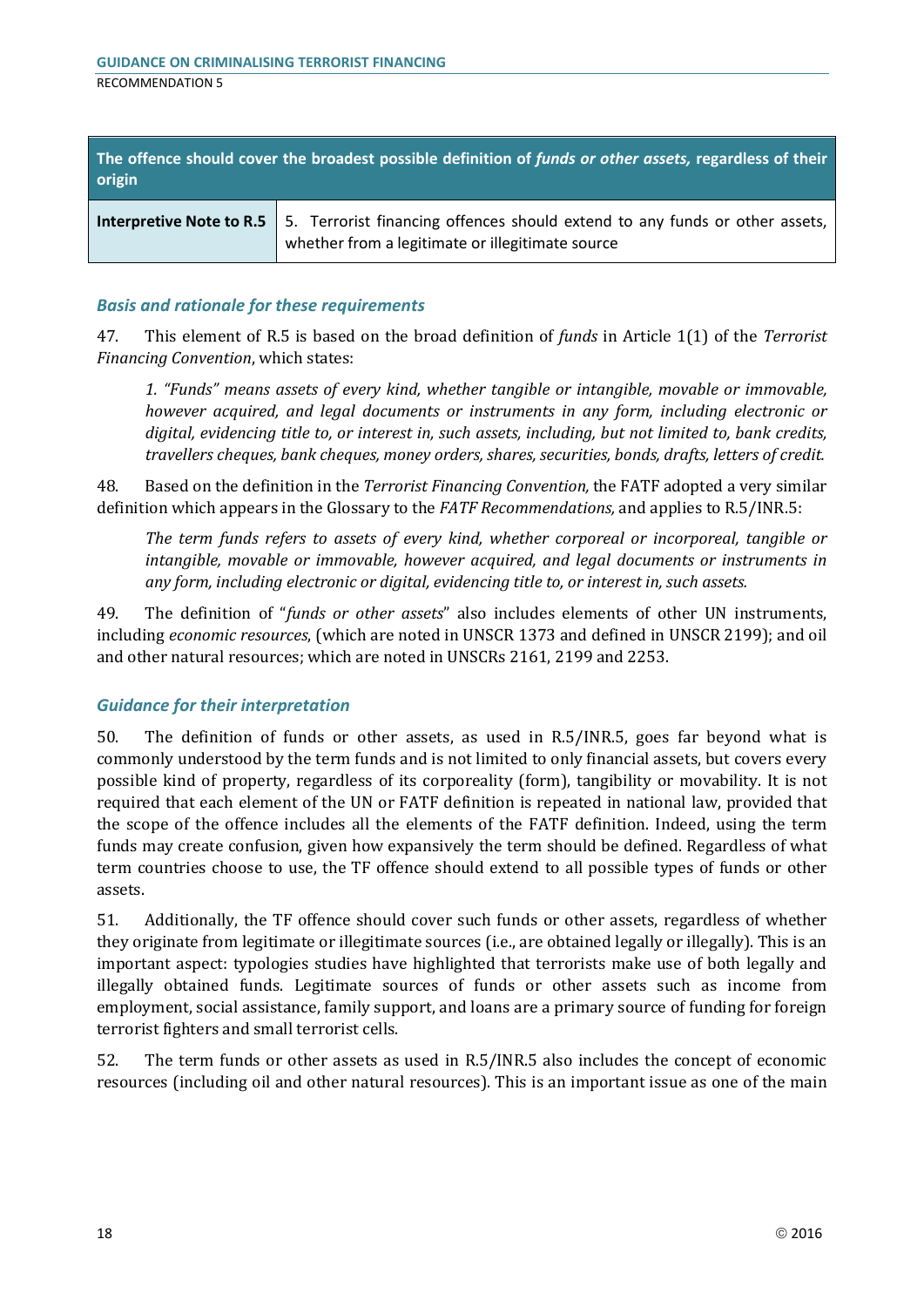methods of TF used by ISIL (Da'esh) is the exploitation of oil and other natural resources seized from its occupied territories<sup>14</sup>.

#### *Examples of Implementation*

#### Box 7. **Japan**

*The TF offence applies to the provision of funds or other benefits, and defines the latter in an openended way:* 

"funds, or other benefits". ("other benefits" shall hereinafter mean benefits other than funds including, but not limited to, land, building, goods and service).

#### Box 8. **Netherlands**

*The TF offence applies to a wide range of support to terrorism, including means or information, and anything else which provides financial support.* 

Penal Code, Art. 421 (1) a. a person who deliberately provides himself or another with means or information or deliberately collects, acquires, possesses or provides another with objects which, wholly or partly, directly or indirectly, serve to offer financial support for commission of a terrorist crime or a crime in preparation of or facilitating a terrorist crime;

<sup>14</sup> See FATF (2015), *Financing of the terrorist organisation Islamic State in Iraq and the Levant (ISIL), FATF,*  www.fatf-gafi.org/topics/methodsandtrends/documents/financing-of-terrorist-organisationisil.html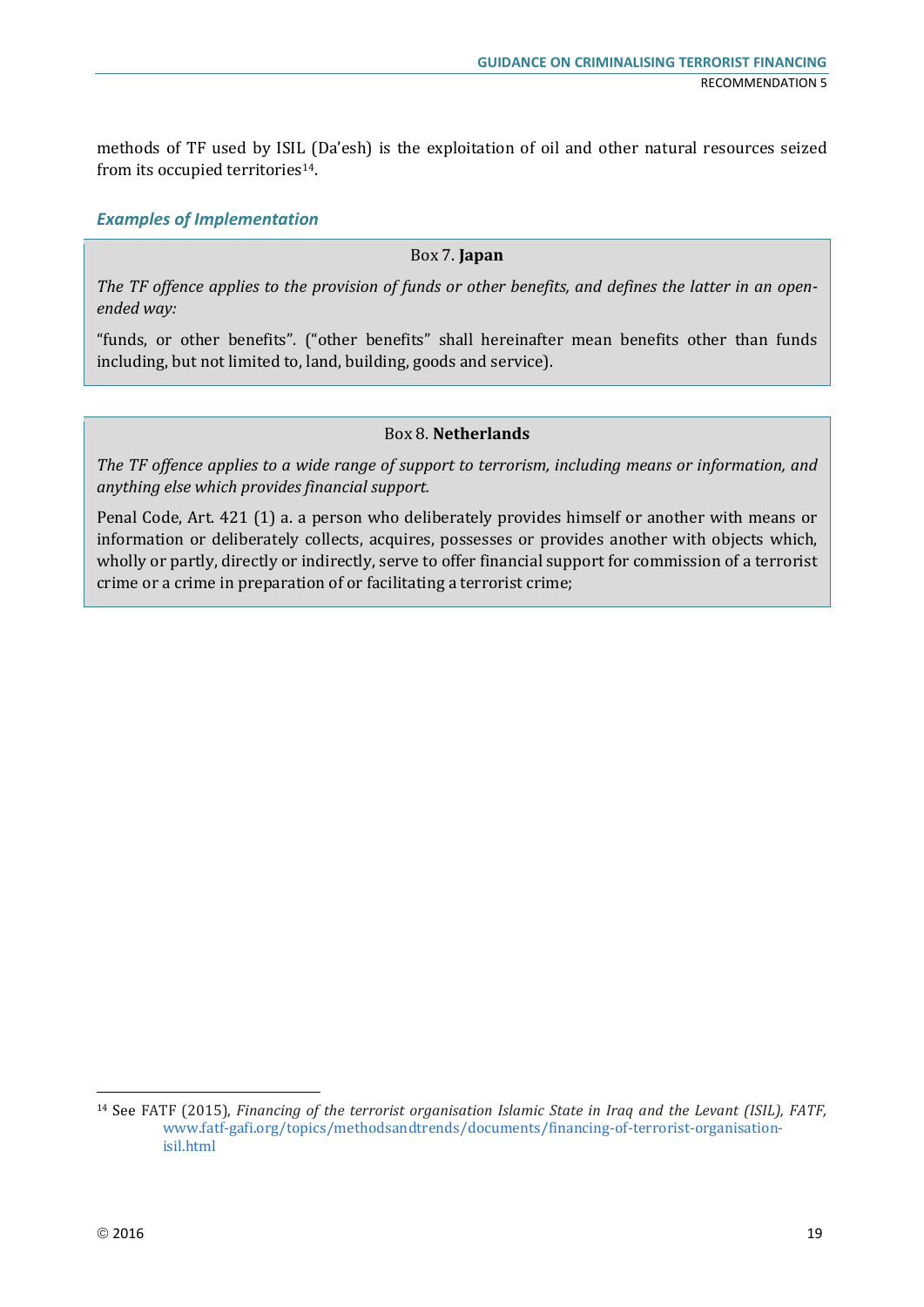| TF offences include a broad range of circumstances |                                                                                                                                                                                                           |
|----------------------------------------------------|-----------------------------------------------------------------------------------------------------------------------------------------------------------------------------------------------------------|
| Interpretive Note to<br><b>R.5</b>                 | 6. Terrorist financing offences should not require that the funds or other<br>assets: (a) were actually used to carry out or attempt a terrorist act(s); or (b)<br>be linked to a specific terrorist act. |

53. Paragraph 6(a) of INR.5 is based on Article 1(3) of the *Terrorist Financing Convention*:

*3. For an act to constitute an offence set forth in paragraph 1, it shall not be necessary that the funds were actually used to carry out an offence referred to in paragraph 1, subparagraphs (a) or (b).*

54. Paragraph 6(b) of INR.5 relates to the wider provisions which are discussed above in relation to the financing of a terrorist organisation or an individual terrorist.

#### *Guidance for their interpretation*

55. The TF offence should not be restricted to cases where the funds or other assets were used to carry out or attempt a terrorist attack, and should not require prosecutors to link the funds or other assets to a specific terrorist act. The reasons for this are set out more fully in paragraphs 14 to 17 above.

56. Paragraph 6(a) requires countries to extend their TF offences to cover instances where the terrorist financier intended to finance a terrorist act, but no terrorist act was in fact carried out or attempted (e.g. because a planned terrorist act was prevented; or because no specific act had been planned; or because the funds or other assets intended for use in a terrorist act were in fact used for some other activity).

57. Paragraph 6(b) requires countries to extend their TF offences to cover instances where there is no link between the specific funds or other assets provided and any specific terrorist attack. In practice, this means that, for example, the prosecution does not need to prove a link between the specific funds or other assets provided and a specific terrorist attack. This relates to the requirement to criminalise the financing of terrorist organisations and individual terrorists which is discussed above.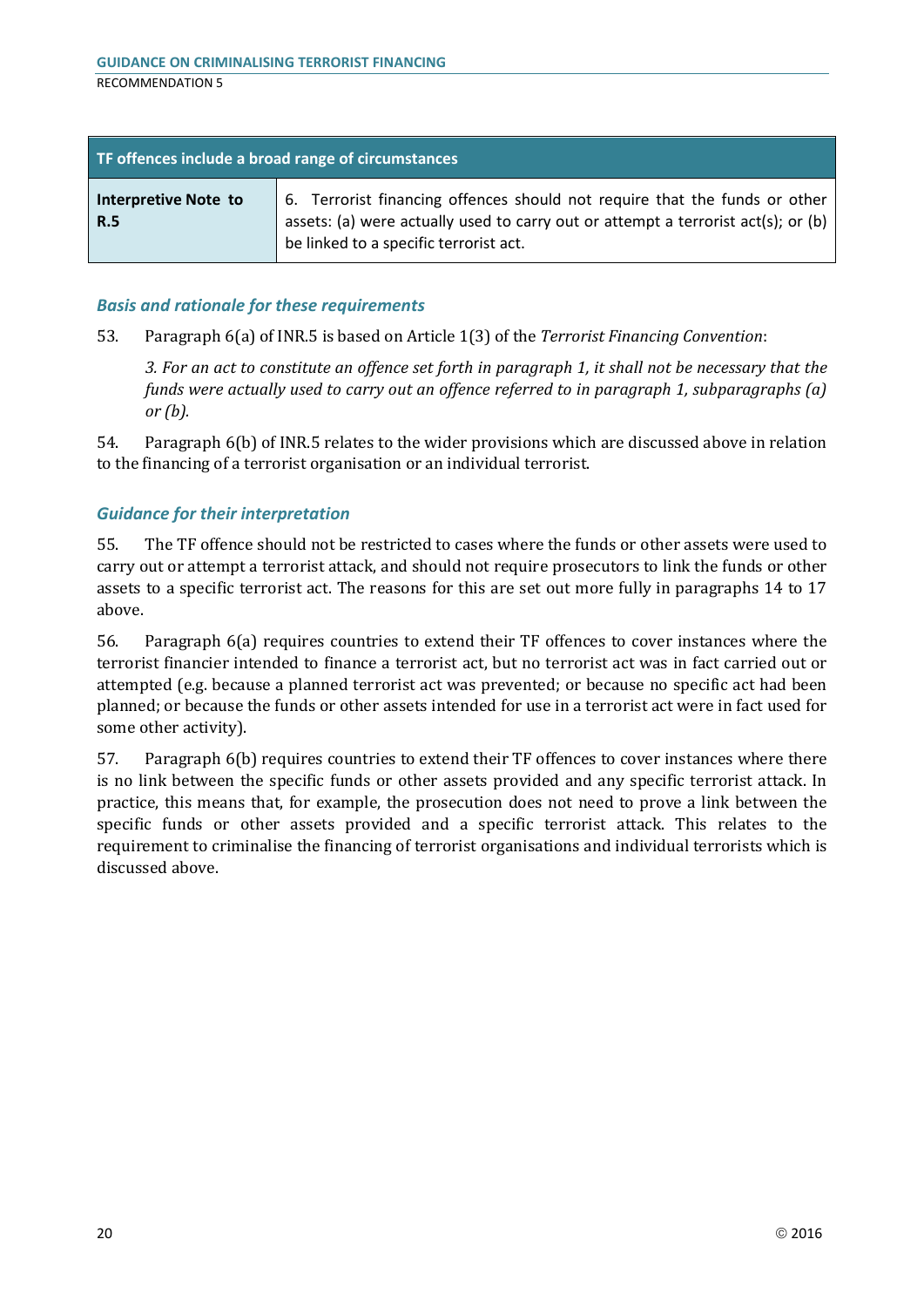| The terrorist financier's intent and knowledge may be inferred |                                                                                                                                                                           |
|----------------------------------------------------------------|---------------------------------------------------------------------------------------------------------------------------------------------------------------------------|
| Interpretive Note to<br><b>R.5</b>                             | 7. Countries should ensure that the intent and knowledge required to prove<br>the offence of terrorist financing may be inferred from objective factual<br>circumstances. |

58. This element is based on Article 6(2) of the United Nations Convention on Transnational Organised Crime (UNTOC):

*(f) Knowledge, intent or purpose required as an element of an offence set forth in paragraph 1 of this article may be inferred from objective factual circumstances.* 

59. Paragraph 7(a) of the Interpretive Note to FATF Recommendation 3 applies this same requirement to the criminalisation of money laundering. In practice, this means that the terrorist financier's knowledge, intention and state of mind may be reasonably inferred from objective factual circumstances. Including the same requirement in INR.5 gives parity between money laundering and TF offences in terms of the burden of proof.

#### *Guidance for their interpretation*

60. It should be possible for prosecutors to infer the mental element (mens rea) of a TF offence from objective factual circumstances. This need not be stated explicitly in the TF offence. Indeed, in most countries, this aspect is based on general provisions of criminal procedure, or on legal traditions (supported by case law).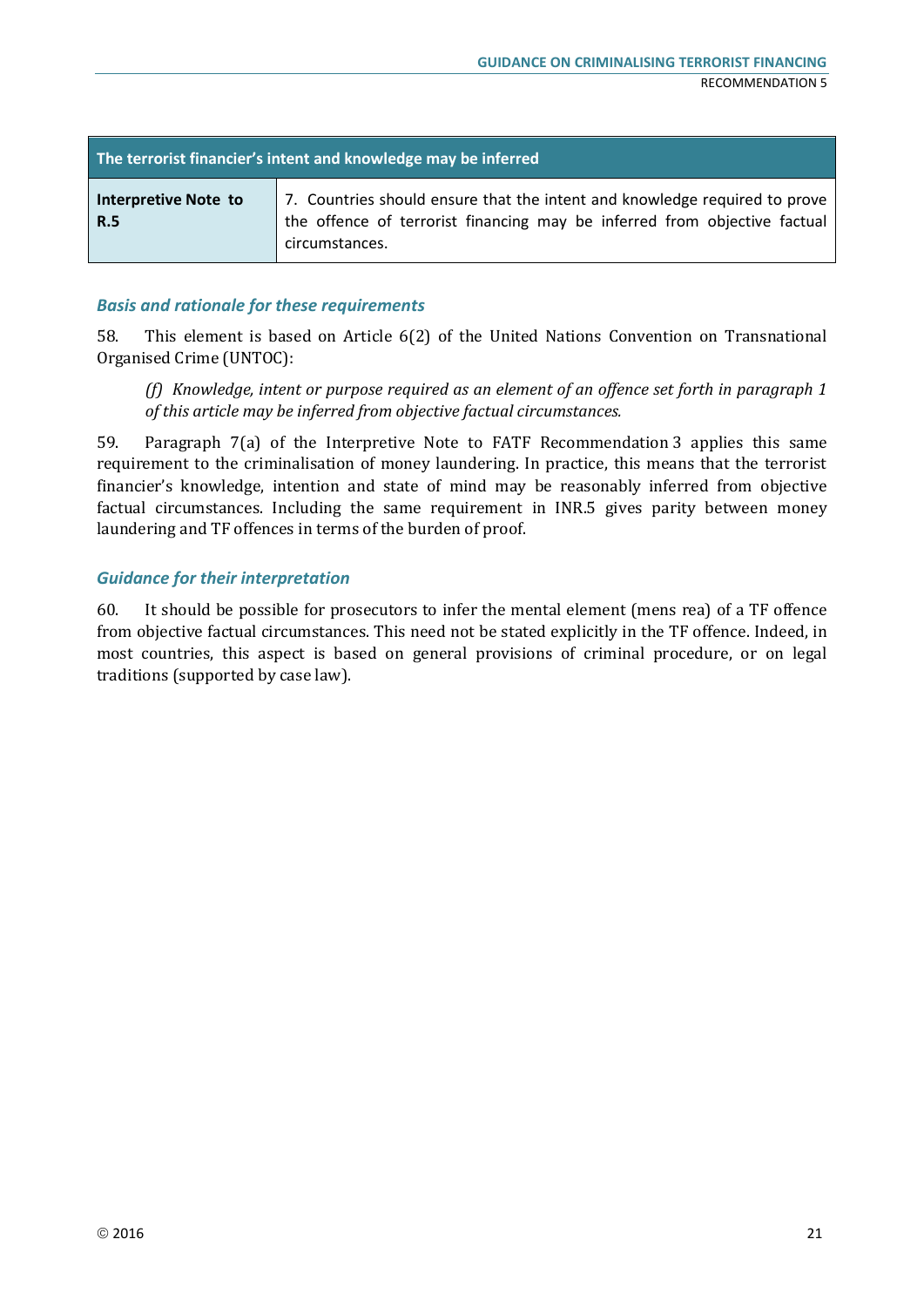| Sanctions should apply to natural persons |                                                                                |
|-------------------------------------------|--------------------------------------------------------------------------------|
| Interpretive Note to                      | 8. Effective, proportionate, and dissuasive criminal sanctions should apply to |
| <b>R.5</b>                                | natural persons convicted of terrorist financing.                              |

61. This element is based on Art. 4 of the *Terrorist Financing Convention*:

*Each State Party shall adopt such measures as may be necessary: ...(b) To make those offences punishable by appropriate penalties which take into account the grave nature of the offences.* 

62. This also parallels the requirements of R.3 with respect to money laundering offences.

#### *Guidance for their interpretation*

63. There is no single benchmark for the level of sanctions that is considered effective, proportionate, and dissuasive, and this level may vary between countries, depending on the legal tradition and the normal penalty range for criminal offences.

64. TF should be treated as a serious criminal offence. The potential penalties should be proportionate to those for other serious criminal offences within each country, including terrorism offences. When considering proportionality, it may also be relevant to compare the penalties for TF in other countries - especially those with similar legal traditions and penalty ranges.

#### *Examples of Implementation*

65. The 2015 Terrorist Financing Fact-Finding Initiative surveyed penalties for TF offences in 172 countries. The maximum penalties applicable for the TF offence were:

| a) $0-5$ years              | 4 countries  |
|-----------------------------|--------------|
| b) $6-10$ years             | 49 countries |
| c) $11-15$ years            | 41 countries |
| d) $16-20$ years            | 18 countries |
| e) $21 + \text{years}^{15}$ | 60 countries |
|                             |              |

<sup>15</sup> Including life imprisonment and capital punishment.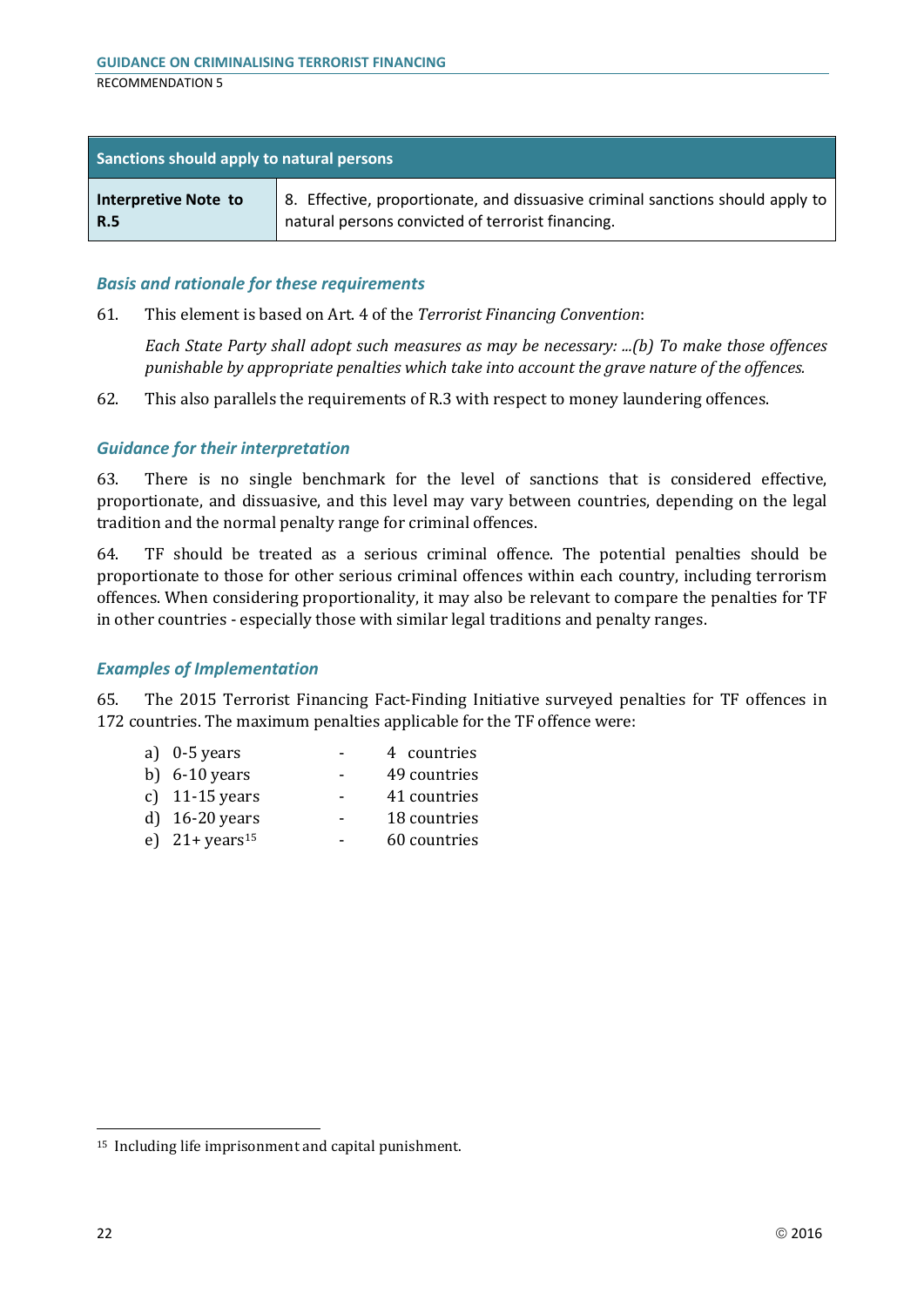| Sanctions should apply to legal persons |                                                                                                                                                                                                                                                                                                                                                                                                                                                                                                                                                                                                    |  |
|-----------------------------------------|----------------------------------------------------------------------------------------------------------------------------------------------------------------------------------------------------------------------------------------------------------------------------------------------------------------------------------------------------------------------------------------------------------------------------------------------------------------------------------------------------------------------------------------------------------------------------------------------------|--|
|                                         | <b>Interpretive Note to R.5</b> 9. Criminal liability and sanctions, and, where that is not possible (due to<br>fundamental principles of domestic law), civil or administrative liability and<br>sanctions, should apply to legal persons. This should not preclude parallel<br>criminal, civil or administrative proceedings with respect to legal persons in<br>countries in which more than one form of liability is available. Such measures<br>should be without prejudice to the criminal liability of natural persons. All<br>sanctions should be effective, proportionate and dissuasive. |  |

66. This element is based on Article 5 of the *Terrorist Financing Convention*:

*1. Each State Party, in accordance with its domestic legal principles, shall take the necessary measures to enable a legal entity located in its territory or organized under its laws to be held liable when a person responsible for the management or control of that legal entity has, in that capacity, committed an offence set forth in article 2. Such liability may be criminal, civil or administrative.*

*2. Such liability is incurred without prejudice to the criminal liability of individuals having committed the offences.*

*3. Each State Party shall ensure, in particular, that legal entities liable in accordance with paragraph 1 above are subject to effective, proportionate and dissuasive criminal, civil or administrative sanctions. Such sanctions may include monetary sanctions.* 

67. This also parallels the requirements of FATF Recommendation 3 (R.3) with respect to money laundering offences.

#### *Guidance for their interpretation*

68. Legal persons should be subject to criminal prosecution for TF offences unless this is contrary to a *fundamental principle of their domestic law*16. As set out in the FATF glossary, this is a very narrow concept which is limited to principles expressed within a national Constitution (or equivalent document), or binding decisions of the country's highest court. Some examples of fundamental principles are: rights of due process, the presumption of innocence, and the right to effective protection by the courts.

69. Where criminal liability is not possible due to a country's fundamental principles of domestic law, civil or administrative liability should apply. Where a country's legal system allows for more than one form of liability against legal persons (e.g., criminal, civil or administrative), parallel proceedings should be possible. Similarly, it should be possible to prosecute both legal persons and natural persons for the same TF activity.

70. As is the case with natural persons, the sanctions applicable to legal persons should be effective, proportionate and dissuasive.

<sup>16</sup> See definition in note 11, above.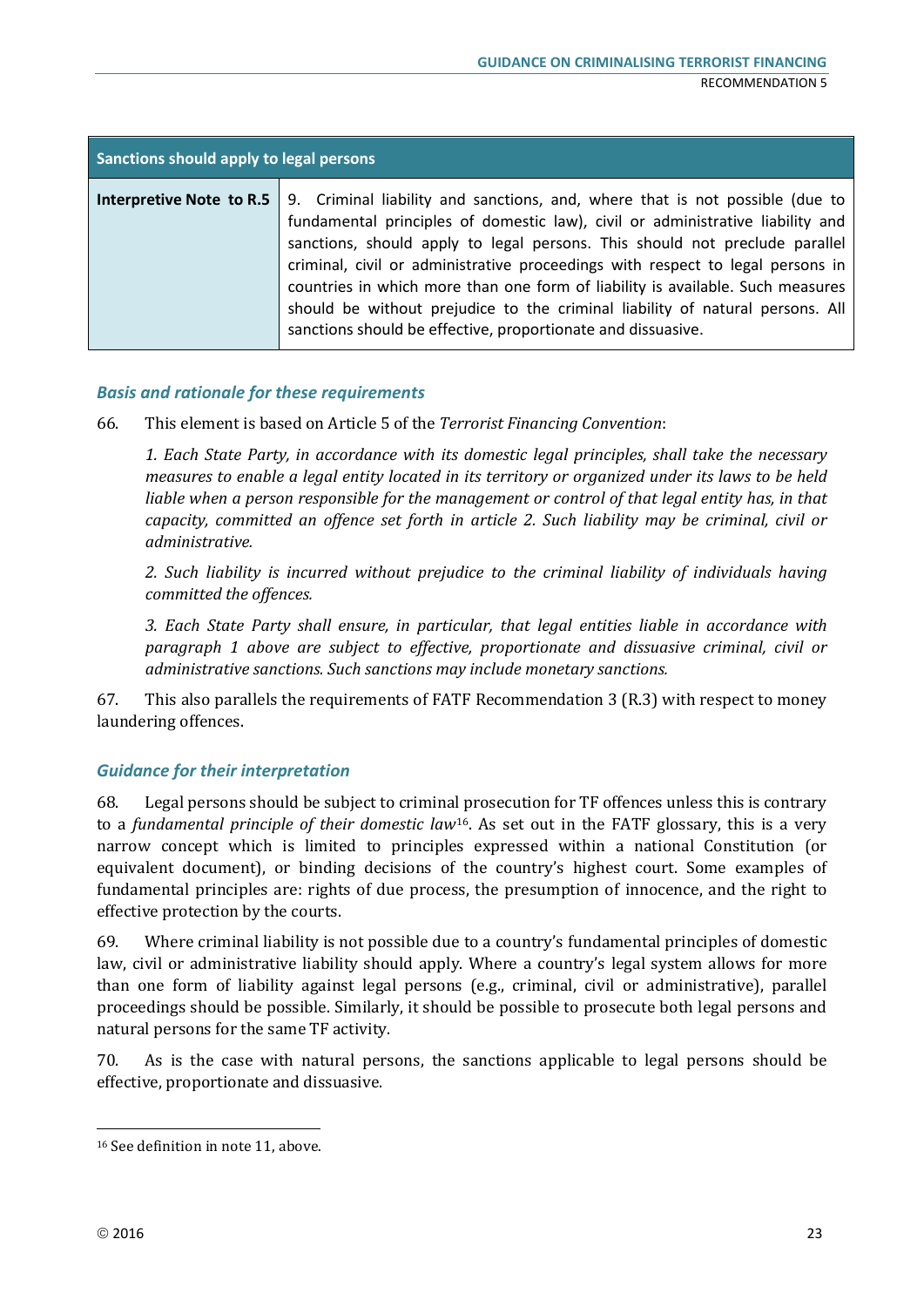#### **Examples of Implementation**

#### Box 9. **Spain**

*Spain's TF offence (Penal Code Art 576 paragraph 5 includes specific penalties for legal persons:*

5. When, according to the provisions of article 31 bis of the Penal Code, a legal person will be responsible for the crimes included in this article, the following sanctions will be applied:

a) Fine of two to five years, if the offence committed by the natural person brings with more than five years prison penalty.

b) Fine of one to three years, if the offence committed by the natural person brings with more than two years prisons penalty not included in the former subsection.

Pursuant to the rules established in article 66 bis of this Code, the Judges and Courts of Law may also impose the penalties established in subsections b) to g) of section 7 of article 33.

Subsections b) to g) of section 7 of article 33 foresee the following penalties:

b) Dissolution of the legal person. The dissolution shall cause definitive loss of its legal personality, as well as of its capacity to act in any way in legal transactions, or to carry out any kind of activity, even if lawful.

c) Suspension of its activities for a term that may not exceed five years.

d) Closure of its premises and establishments for a term that may not exceed five years.

e) Prohibition to carry out the activities through which it has committed, favoured or concealed the offence in the future. Such prohibition may be temporary or definitive. If temporary, the term may not exceed five years.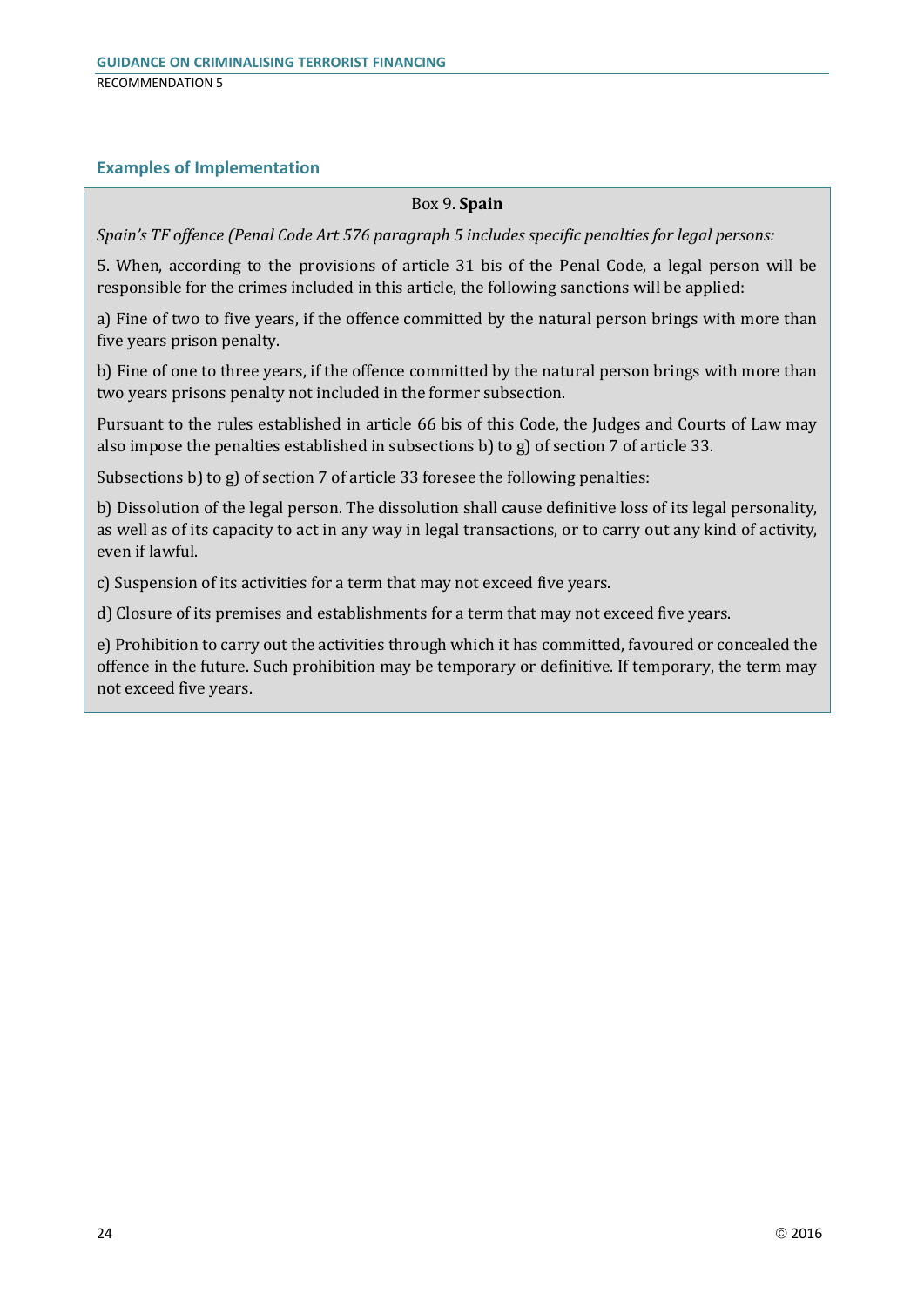| There should be a full range of ancillary offences to the TF offence |                                                                                                                                                                                                                                                                                                                                                                                                                                                                                                                                                              |  |
|----------------------------------------------------------------------|--------------------------------------------------------------------------------------------------------------------------------------------------------------------------------------------------------------------------------------------------------------------------------------------------------------------------------------------------------------------------------------------------------------------------------------------------------------------------------------------------------------------------------------------------------------|--|
| <b>Interpretive Note to R.5</b>                                      | 10. It should also be an offence to attempt to commit the offence of<br>terrorist financing.                                                                                                                                                                                                                                                                                                                                                                                                                                                                 |  |
|                                                                      | 11. It should also be an offence to engage in any of the following types of<br>conduct:                                                                                                                                                                                                                                                                                                                                                                                                                                                                      |  |
|                                                                      | (a) Participating as an accomplice in an offence, as set forth in<br>paragraphs 2 or 9 of this Interpretive Note;                                                                                                                                                                                                                                                                                                                                                                                                                                            |  |
|                                                                      | (b) Organising or directing others to commit an offence, as set forth in<br>paragraphs 2 or 9 of this Interpretive Note;                                                                                                                                                                                                                                                                                                                                                                                                                                     |  |
|                                                                      | (c) Contributing to the commission of one or more offence(s), as set<br>forth in paragraphs 2 or 9 of this Interpretive Note, by a group of<br>persons acting with a common purpose. Such contribution shall be<br>intentional and shall either: (i) be made with the aim of furthering the<br>criminal activity or criminal purpose of the group, where such activity<br>or purpose involves the commission of a terrorist financing offence; or<br>(ii) be made in the knowledge of the intention of the group to commit a<br>terrorist financing offence. |  |

71. These requirements are based on Article 2(4) and 2(5) of the *Terrorist Financing Convention*:

*4. Any person also commits an offence if that person attempts to commit an offence as set forth in paragraph 1 of this article.*

*5. Any person also commits an offence if that person:*

*(a) Participates as an accomplice in an offence as set forth in paragraph 1 or 4 of this article;*

*(b) Organizes or directs others to commit an offence as set forth in paragraph 1 or 4 of this article;*

*(c) Contributes to the commission of one or more offences as set forth in paragraphs 1 or 4 of this article by a group of persons acting with a common purpose. Such contribution shall be intentional and shall either: (i) Be made with the aim of furthering the criminal activity or criminal purpose of the group, where such activity or purpose involves the commission of an offence as set forth in paragraph 1 of this article; or (ii) Be made in the knowledge of the intention of the group to commit an offence as set forth in paragraph 1 of this article.*

72. This parallels the requirements of R.3 to have a full range of ancillary offences to the money laundering offence.

#### *Guidance for their interpretation*

73. There should be a full range of ancillary offences to the TF offence, so that the activities of attempting, participating in, organising, directing, or contributing to a TF offence as part of a group are criminalised. Countries may choose to include these ancillary offences within the primary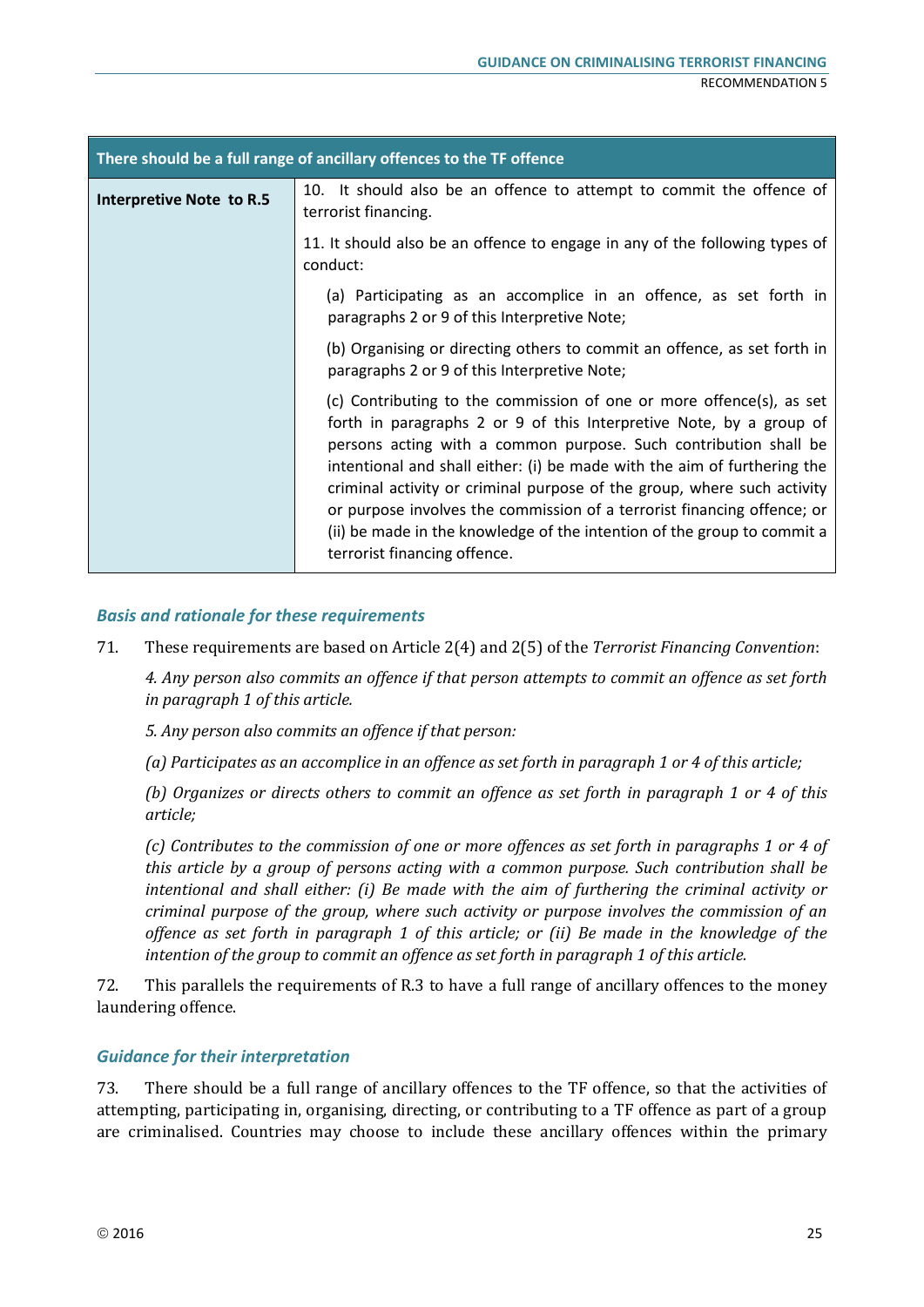offence of TF. Alternatively, the ancillary offence(s) may be included in general provisions of the criminal law or in legal traditions (supported by case law), and then linked to the TF offence.

74. It is also not necessary to use the language of INR.5, provided that the underlying activity is covered. For example, in some countries the offence of *conspiracy* covers the activity of contributing to a TF offence as part of a group acting with a common purpose. Likewise, in some countries the single ancillary offence of *aiding and abetting* may encompass a wide range of ancillary offences including participating in, organising, directing, or contributing to the commission of a TF offence. Depending on the country's legal traditions, the ancillary offence of *complicity* may encompass some or all of the relevant conduct prescribed by paragraphs 11 and 12 of INR.5. If any of the relevant conduct set out in INR.5 is not encompassed by such general ancillary offences, then it should be criminalised specifically in relation to the TF offence.

#### *Examples of Implementation*

#### Box 10. **Sweden**

*Sweden's criminal code includes a general provision on attempted crimes (Ch23, §1) and a general provision on complicity (Ch23 §4), which is set out below. These provisions apply to all offences included in the criminal code.* 

Punishment as provided for an act in this Code shall be imposed not only to the person who committed the act but also on anyone who furthered it by advice or deed. The same shall also apply to any other act punishable with imprisonment under another Act or statutory instrument.

A person who is not regarded as the perpetrator shall, if he induced another to commit the act, be sentenced for instigation of the crime and otherwise for aiding the crime.

Each accomplice shall be judged according to the intent or the negligence attributable to him. Punishments defined in law for the act of a manager, debtor or other person in a special position shall also be imposed on anyone who was an accomplice to the act of such person.

The provisions of this paragraph do not apply if the law provides otherwise in special cases. (Act 1994:458)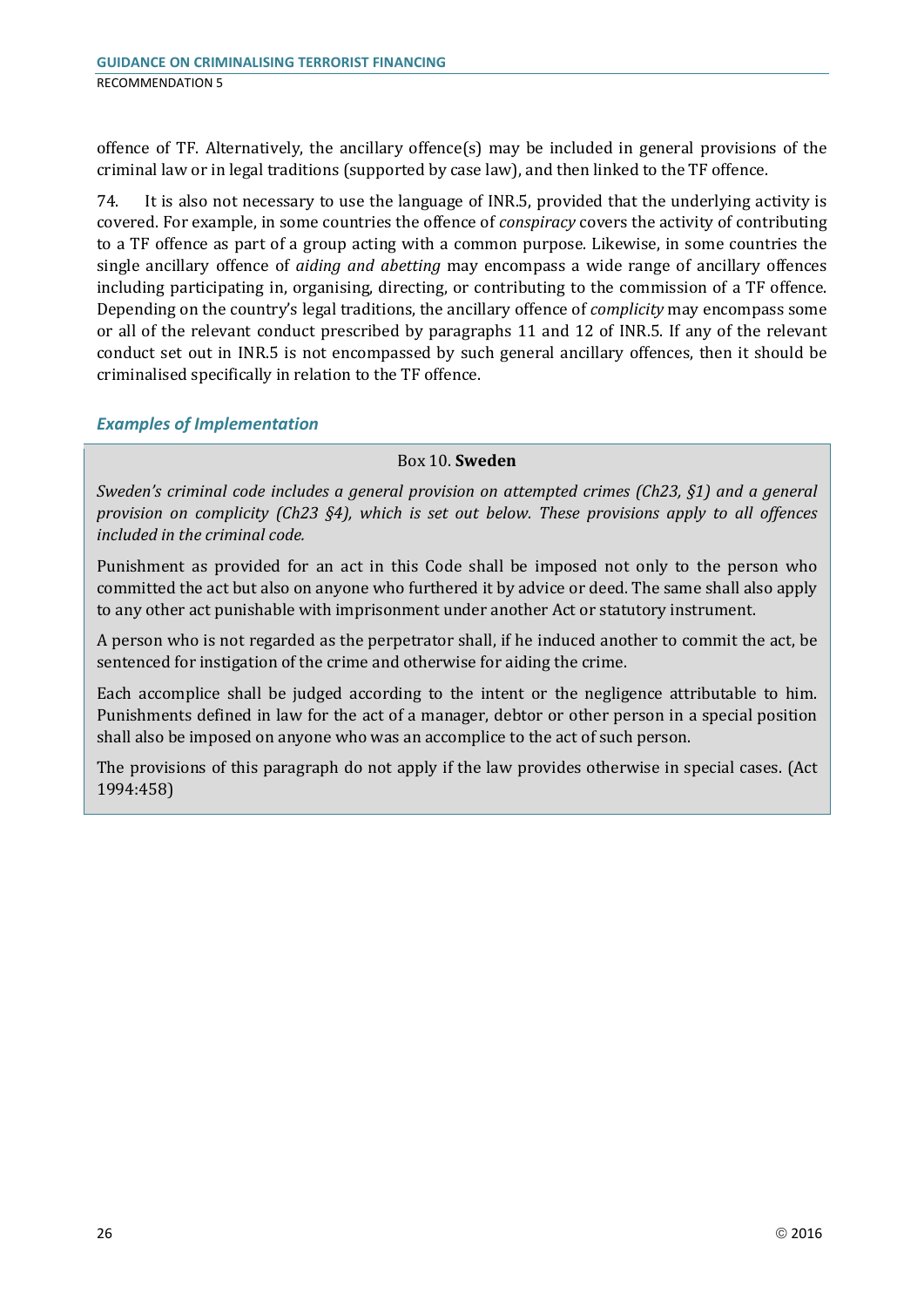| <b>Jurisdictional issues</b> |                                                                                                                                                                                                                                                                                                          |
|------------------------------|----------------------------------------------------------------------------------------------------------------------------------------------------------------------------------------------------------------------------------------------------------------------------------------------------------|
| Interpretive Note to R.5     | 12. Terrorist financing offences should apply, regardless of whether the<br>person alleged to have committed the offence(s) is in the same country or a<br>different country from the one in which the terrorist(s)/terrorist<br>organisation(s) is located or the terrorist act(s) occurred/will occur. |

75. This element reflects a similar provision in R.3 with respect to money laundering offences. It also relates to the objective set out in UNSCR 1373:

*2. Decides also that all States shall: ...* 

*(d) Prevent those who finance, plan, facilitate or commit terrorist acts from using their respective territories for those purposes against other States or their citizens;…*

#### *Guidance for their interpretation*

76. As noted in the FATF's 2015 reports on *Emerging Terrorist Financing Risks,*<sup>17</sup> TF is an international phenomenon. Terrorists frequently raise funds in different countries to those in which they conduct attacks. The absence of terrorist acts in a country does not indicate a low risk of terrorist financing, as terrorists may nevertheless raise funds in the country or move funds through its financial system. As highlighted in the preamble to UNSCR 1373, ".*..every State has the duty to refrain from organizing, instigating, assisting or participating in terrorist acts in another State or acquiescing in organized activities within its territory directed towards the commission of such acts*".

77. The TF offences should also cover the financing of a terrorist act regardless of whether the terrorist act is committed within the country or abroad, or whether the person alleged to have committed TF is in the same country or a different country from the one in which the terrorist(s) or terrorist organisation is located<sup>18</sup>. In practice, this means that countries must ensure that their  $TF$ offences are not limited to financing acts of domestic terrorism, or terrorist acts against their own government, country or population. When proving that a TF offence has occurred, it should not be necessary that financing be linked to a terrorist act committed, attempted or intended to be committed within the country, or against the country's government or population. The offence should cover financing a terrorist act, even if that act is not committed in and has no other nexus to the country.

78. The TF offence should not be limited to cases in which the person collecting or providing funds or other assets; and the terrorist act, organisation, or individual are located in the same country.

79. Depending on the country's legal traditions, the geographical scope of the TF offence may be included in general provisions of criminal procedure or legal traditions (supported by case law); or may be explicitly stated in relation to the TF offence or a wider category of offences.

<sup>17</sup> FATF (2015) a - p.20ff

<sup>18</sup> INR.5, paragraph 12.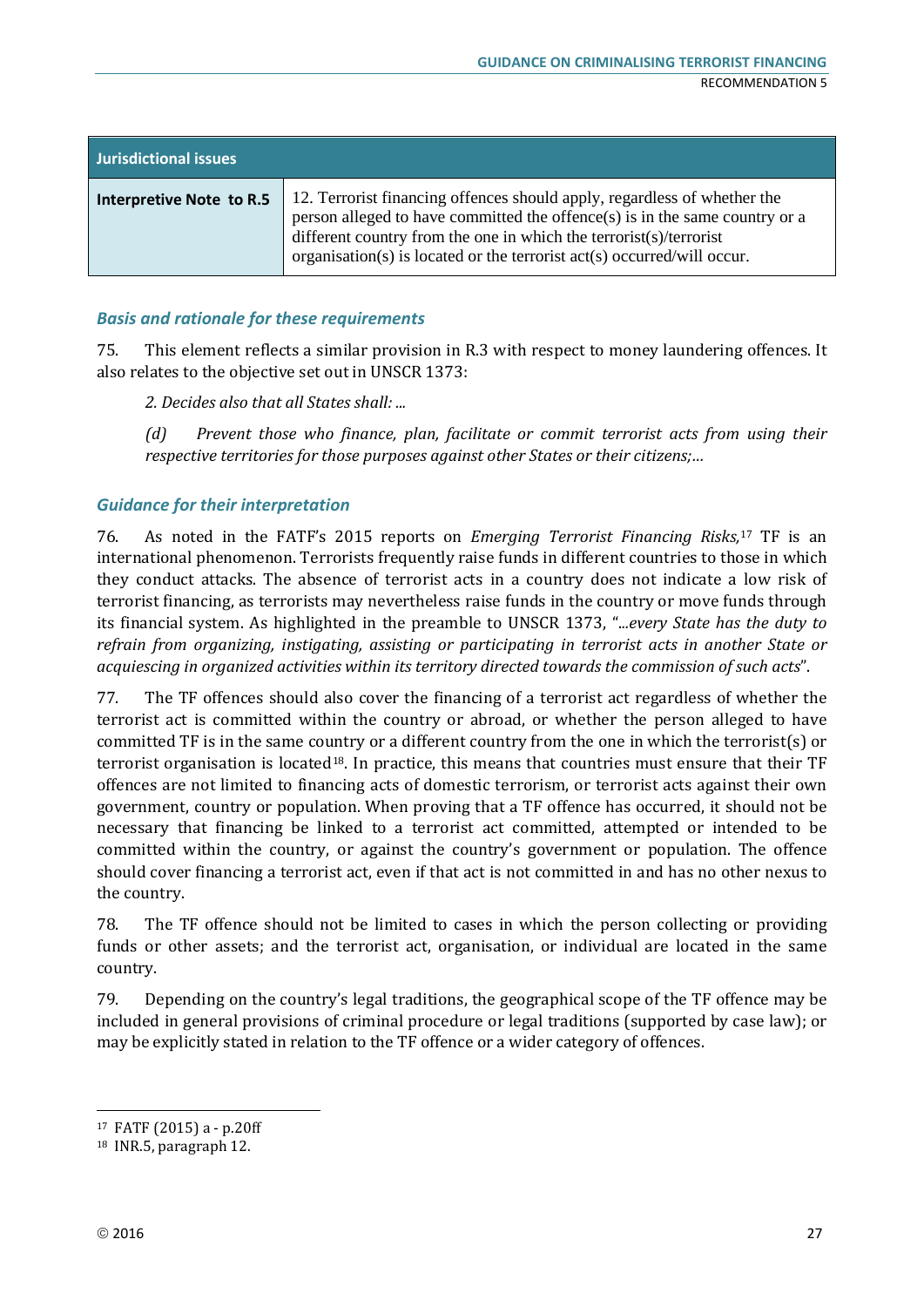#### *Examples of Implementation*

#### Box 11. **South Africa**

*The Protection of the Constitutional Democracy against Terrorist and Related Activities Act (POCDATARA), Act No 33 of 2004, defines "terrorist activity" so as to specifically include acts committed inside South Africa or in a different jurisdiction. This definition is the basis for the TF offence.* 

Ch.1 (1) 'terrorist activity', with reference to this section and sections 2, 3 and 17 (2), means –

(a) any act committed in or outside the Republic, which – ...

(b) which is intended, or by its nature and context, can reasonably be regarded as being intended, in whole or in part, directly or indirectly, to – ...

(ii) intimidate, or to induce or cause feelings of insecurity within, the public, or a segment of the public, with regard to its security, including its economic security, or to induce, cause or spread feelings of terror, fear or panic in a civilian population; or (iii) unduly compel, intimidate, force, coerce, induce or cause a person, a government, the general public or a segment of the public, or a domestic or an international organisation or body or intergovernmental organisation or body, to do or to abstain or refrain from doing any act, or to adopt or abandon a particular standpoint, or to act in accordance with certain principles,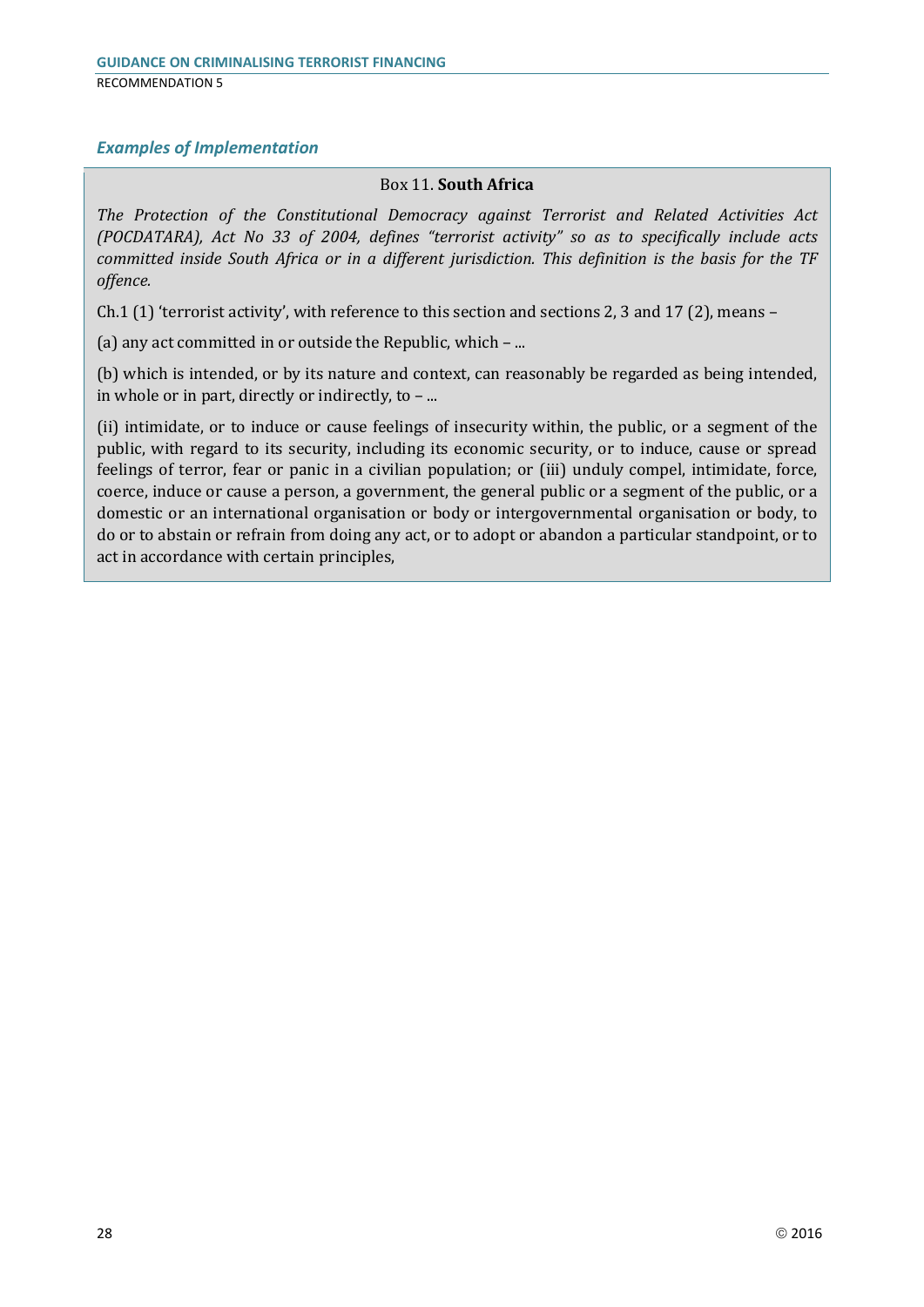| TF should be a predicate offence for money laundering |                                                                                                      |  |
|-------------------------------------------------------|------------------------------------------------------------------------------------------------------|--|
| <b>Recommendation 5</b>                               | Countries should ensure that such offences are designated as money<br>laundering predicate offences. |  |

80. This requirement is based on FATF Recommendation 3 which requires all serious offences to be predicate offences for money laundering: paragraph 2 of INR.3. As TF is a serious offence, this requirement applies.

#### *Guidance for their interpretation*

81. In countries which apply an all-crimes approach to specify ML predicate offences, no specific action is needed.

82. In countries which apply a threshold approach to specify ML predicate offences, the penalty for a TF offence should be set at a level above the threshold required to be considered an ML predicate offence (or should be included in the category of serious offences which are ML predicates).

83. In countries which use a list approach to specify ML predicate offences, the TF offence should be included in the list. As set out in the 2008 *FATF Terrorist Financing Report* and the 2015 *Report on Emerging Terrorist Financing Risks*, proceeds-generating crimes are a significant source of funds for terrorists; terrorists are known to have engaged in a wide range of criminal activities including smuggling cigarettes, narcotics trafficking; credit card fraud, cheque fraud; insurance fraud; currency counterfeiting; bank robberies; tax crimes; and extortion. Terrorists are also known to move funds using the same methods as money launderers.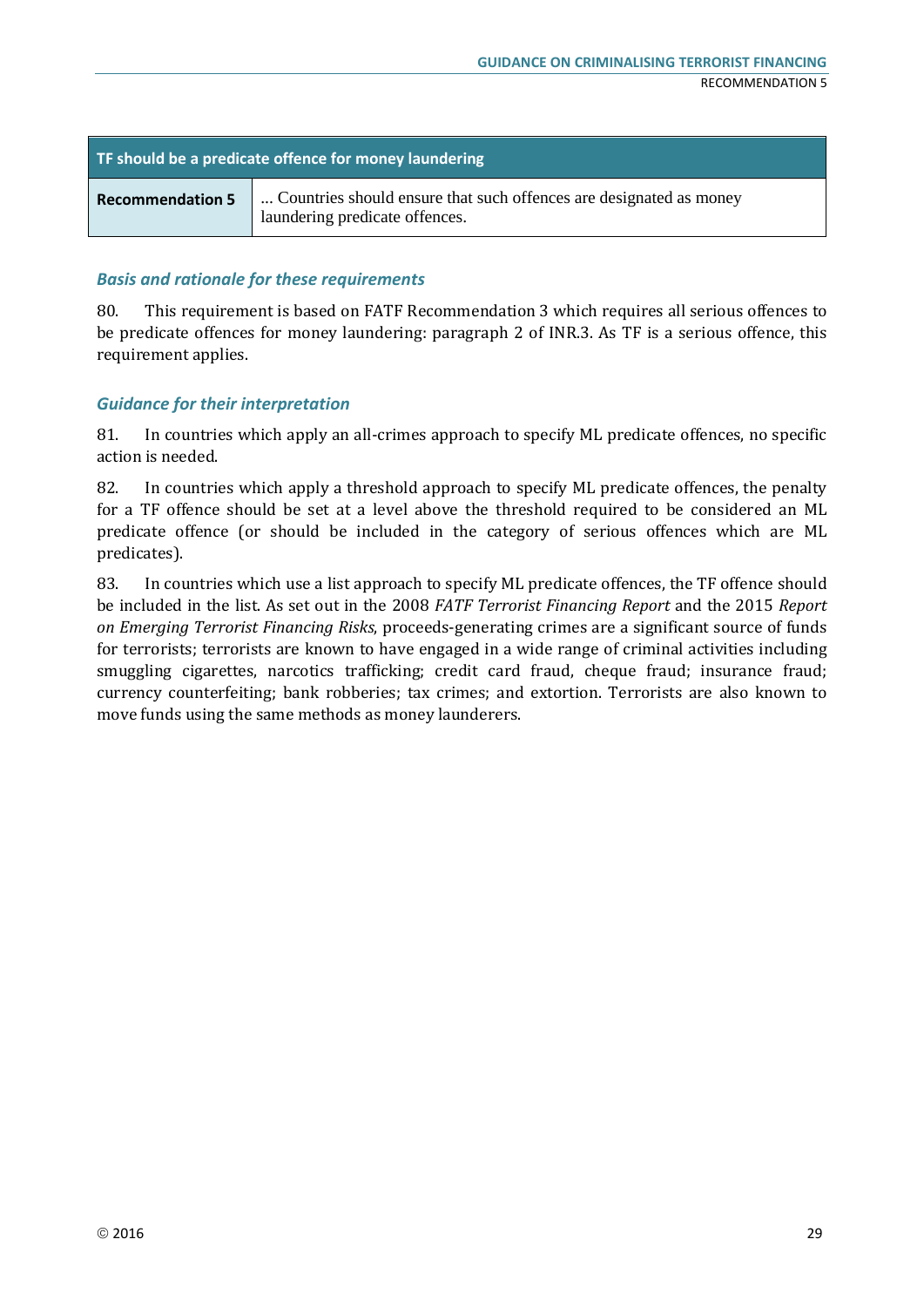| <b>Glossary</b> | The term <i>funds or other assets</i> means any assets, including, but not limited |
|-----------------|------------------------------------------------------------------------------------|
|                 | to, financial assets, economic resources (including oil and other natural          |
|                 | resources), property of every kind, whether tangible or intangible, movable        |
|                 | or immovable, however acquired, and legal documents or instruments in              |
|                 | any form, including electronic or digital, evidencing title to, or interest in,    |
|                 | such funds or other assets, including, but not limited to, bank credits,           |
|                 | travellers cheques, bank cheques, money orders, shares, securities, bonds,         |
|                 | drafts, or letters of credit, and any interest, dividends or other income on or    |
|                 | value accruing from or generated by such funds or other assets, and any            |
|                 | other assets which potentially may be used to obtain funds, goods, or              |
|                 | services.                                                                          |
|                 |                                                                                    |

#### *Basis and rationale*

84. This term derives from the definition of "funds" based on that contained in Article 1 of the *Terrorist Financing Convention*:

*1. "Funds" means assets of every kind, whether tangible or intangible, movable or immovable, however acquired, and legal documents or instruments in any form, including electronic or digital, evidencing title to, or interest in, such assets, including, but not limited to, bank credits, travellers cheques, bank cheques, money orders, shares, securities, bonds, drafts, letters of credit.*

85. It also derives from UNSCR 2199, which clarified the scope of "economic resources":

*OP.6. Confirms that economic resources include oil, oil products, modular refineries and related material, other natural resources, and any other assets which are not funds but which potentially may be used to obtain funds, goods or services;*

86. As noted above, the definition also includes elements of other UN Resolutions, notably 2161 and 2253.

#### *Guidance for their interpretation*

87. The TF offence should apply to a range of funds or other assets to the widest possible sense, including all the forms set out in the FATF definition or in the *Terrorist Financing Convention*.

88. R.5 previously referred to a separate (but wide) definition of "*funds*". In order to avoid causing confusion, INR.5 was amended in October 2016. The term "*funds or other assets*" is now used across the board in INR.5 so that all TF-focused FATF Recommendations refer to the same kinds of thing and specific forms of support to terrorism highlighted in recent UNSCRs (i.e. economic resources) are now clearly within the scope of the definition. However, it is not necessary to amend national legislation to reflect this change, provided the term(s) used in national law are sufficiently broadly defined.

89. The definition of "*funds or other assets"* was clarified in October 2016 to refer explicitly to *oil and other natural resources*, as these were identified in UNSCR 2199 as a key source of ISIL financing. The other items highlighted in OP6 of UNSCR2199 (oil products, modular refineries, and related materials) are also within the scope of this definition. It was also amended to refer to *any other assets which potentially may be used to obtain funds, goods, or services*, in order to ensure the definition will apply to key sources of financing for other terrorist organisations, including those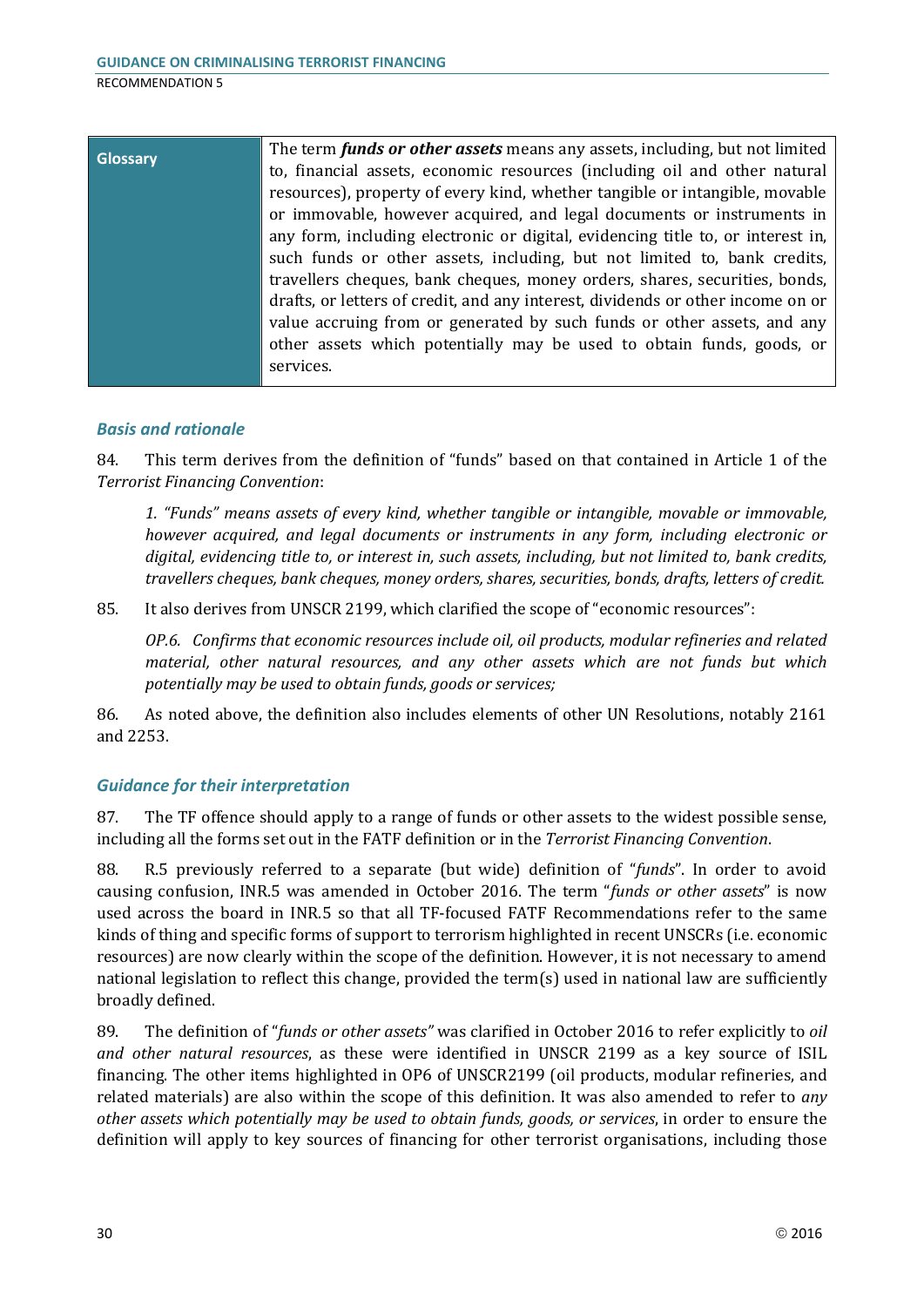which may be highlighted in future UN resolutions. These elements are therefore within the scope of both R.5 and R.6.

#### *Examples of Implementation*

90. A variety of different approaches are used among FATF members:

- a) Some jurisdictions' laws explicitly criminalise providing material support to terrorism, as well as financial forms of support (e.g. "material support or resources" or forms of support including financial, material, or information).19
- b) Some jurisdictions specify the TF offence using a compound phrase which implies wide scope (e.g. "*Funds or other property*", "*money or other property*", "*any funds or assets*", "*funds, securities or property of any kind*").20
- c) Many jurisdictions specify the TF offence using a single term (e.g. "*funds*", "*assets*", or "*property*"). In some jurisdictions, this term is defined in law so as to include all kinds of property and assets.21

<sup>&</sup>lt;sup>19</sup> e.g. the US, Belgium, Iceland, Japan, South Africa, Netherlands.<br><sup>20</sup> e.g. Norway, Sweden, the UK, Korea, Denmark, France, Portugal, Turkey, Argentina, Mexico.

<sup>21</sup> e.g. Australia, Ireland, Luxembourg, New Zealand (funds), Greece, Germany, Austria (assets), Canada, Singapore (property).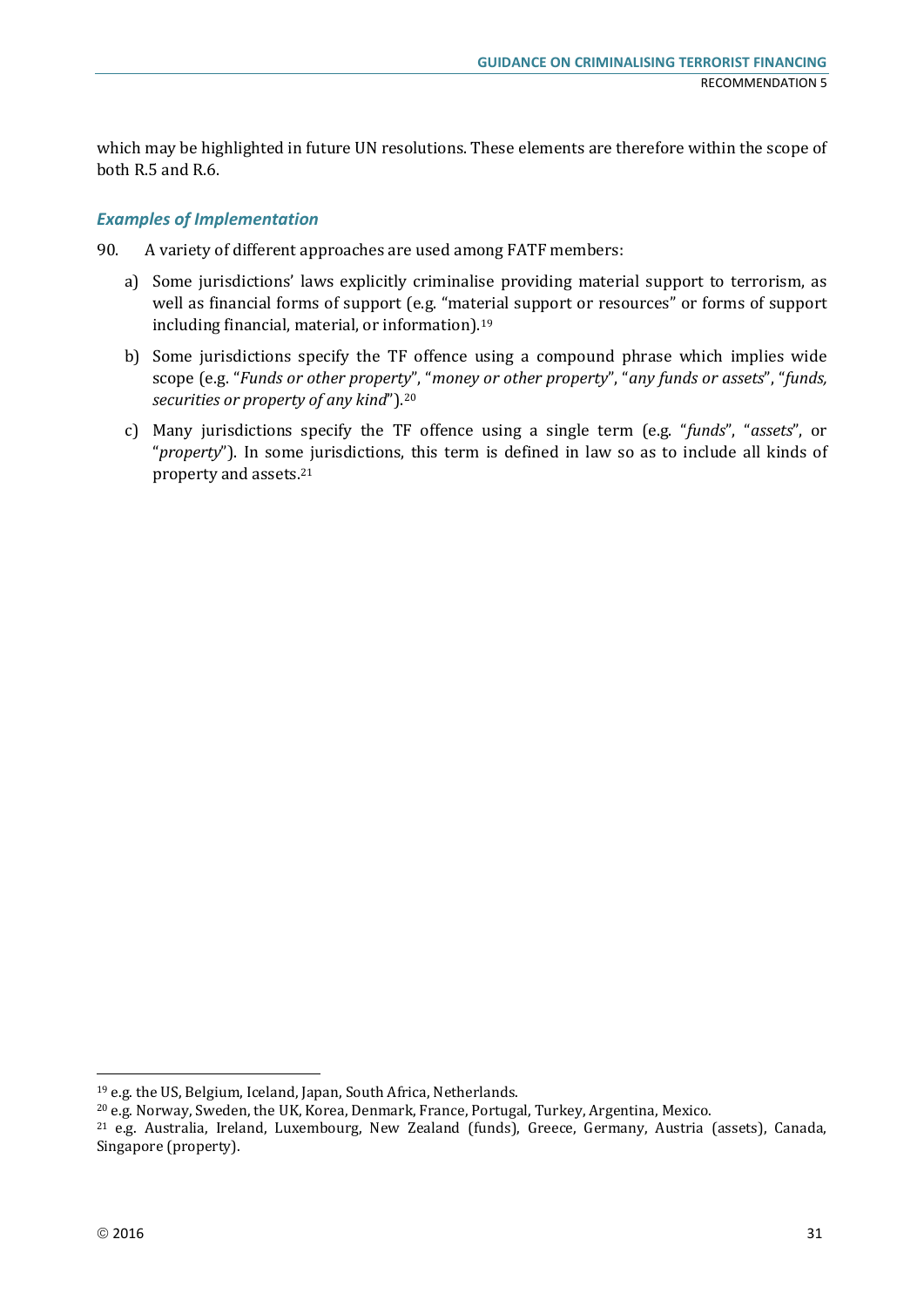## **ANNEX 1**

#### **Treaty Offences as contained in the Conventions and Protocols listed in Annex 1 of the Terrorist Financing Convention**

|    | Convention                                                                                                                   | <b>Criminal offences of terrorism</b>                                                                                                                                                                                                                                                                                             |
|----|------------------------------------------------------------------------------------------------------------------------------|-----------------------------------------------------------------------------------------------------------------------------------------------------------------------------------------------------------------------------------------------------------------------------------------------------------------------------------|
| 1. | Convention for the<br>Suppression of<br><b>Unlawful Seizure of</b><br>Aircraft, done at The<br>Hague on 16 December<br>1970. | Article 1. Any person who on board an aircraft in flight: (a) unlawfully,<br>by force or threat thereof, or by any other form of intimidation,<br>seizes, or exercises control of, that aircraft or attempts to perform<br>any such act, or (b) is an accomplice of a person who performs or<br>attempts to perform any such act. |
| 2. | Convention for the<br>Suppression of                                                                                         | Article 1. Any person commits an offence if he or she unlawfully and<br>internationally                                                                                                                                                                                                                                           |
|    | Unlawful Acts against<br>the Safety of Civil<br>Aviation, done at<br>Montreal on 23<br>September 1971.                       | (a) performs an act of violence against a person on board an aircraft<br>in flight if that act is likely to endanger the safety of that aircraft; or                                                                                                                                                                              |
|    |                                                                                                                              | (b) destroys an aircraft in service or causes damage to such an<br>aircraft which renders it incapable of flight or which is likely to<br>endanger its safety in flight; or                                                                                                                                                       |
|    |                                                                                                                              | (c) places or causes to be placed on an aircraft in service, by any<br>means whatsoever, a device or substance which is likely to destroy<br>that aircraft, or to cause damage to it which renders it incapable of<br>flight, or to cause damage to it which is likely to endanger its safety<br>in flight; or                    |
|    |                                                                                                                              | (d) destroys or damages air navigation facilities or interferes with<br>their operation, if any such act is likely to endanger the safety of<br>aircraft in flight; or                                                                                                                                                            |
|    |                                                                                                                              | (e) communicates information which he knows to be false, thereby<br>endangering the safety of an aircraft in flight.                                                                                                                                                                                                              |
|    |                                                                                                                              | 2. Any person also commits an offence if he or she:                                                                                                                                                                                                                                                                               |
|    |                                                                                                                              | (a) attempts to commit any of the offences mentioned in paragraph 1<br>of this Article; or                                                                                                                                                                                                                                        |
|    |                                                                                                                              | (b) is an accomplice of a person who commits or attempts to commit<br>any such offence                                                                                                                                                                                                                                            |
| 3. | Protocol for the<br>Suppression of                                                                                           | Article II. Any person commits an offence if he or she unlawfully and<br>intentionally using any device, substance or weapon:                                                                                                                                                                                                     |
|    | Unlawful Acts of<br>Violence at Airports<br>Serving International<br>Civil Aviation,                                         | (a) performs an act of violence against a person at an airport serving<br>international civil aviation which causes or is likely to cause serious<br>injury or death; or                                                                                                                                                          |
|    | supplementary to the                                                                                                         | (b) destroys or seriously damages the facilities of an airport serving                                                                                                                                                                                                                                                            |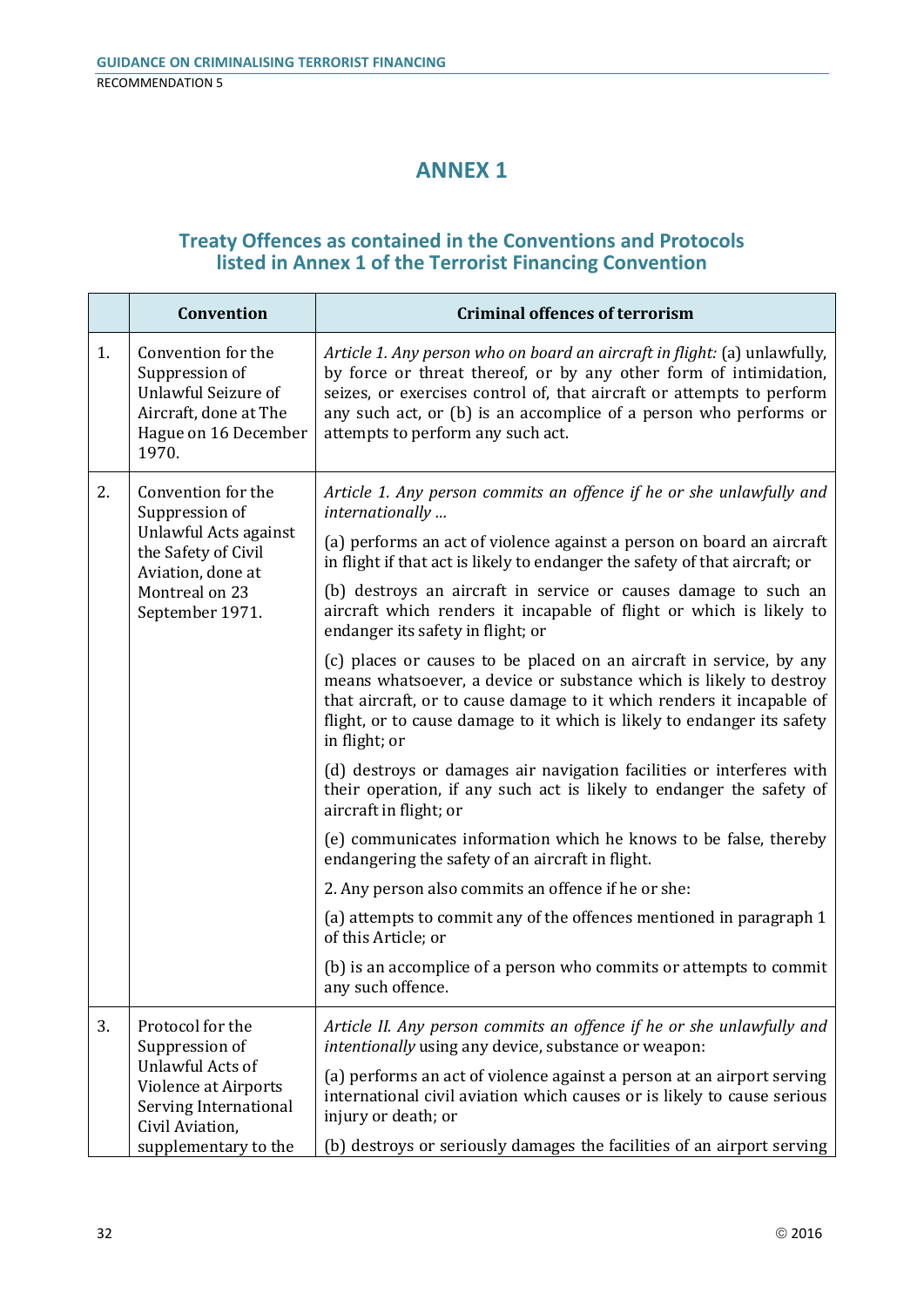|    | Convention                                                                                                                                                                                                                                 | <b>Criminal offences of terrorism</b>                                                                                                                                                                                                                                                                                                                                                                                                                                                                                                                                                                                                                                                                                                                                                                            |
|----|--------------------------------------------------------------------------------------------------------------------------------------------------------------------------------------------------------------------------------------------|------------------------------------------------------------------------------------------------------------------------------------------------------------------------------------------------------------------------------------------------------------------------------------------------------------------------------------------------------------------------------------------------------------------------------------------------------------------------------------------------------------------------------------------------------------------------------------------------------------------------------------------------------------------------------------------------------------------------------------------------------------------------------------------------------------------|
|    | Convention for the<br>Suppression of<br>Unlawful Acts against<br>the Safety of Civil<br>Aviation, done at<br>Montreal on 24<br>February 1988.                                                                                              | international civil aviation or aircraft not in service located thereon<br>or disrupts the services of the airport, if such an act endangers or is<br>likely to endanger safety at that airport.                                                                                                                                                                                                                                                                                                                                                                                                                                                                                                                                                                                                                 |
| 4. | Convention on the<br>Prevention and<br><b>Punishment of Crimes</b><br>against Internationally<br>Protected Persons,<br>including Diplomatic<br>Agents, adopted by the<br>General Assembly of<br>the United Nations on<br>14 December 1973. | Article 2(1). The intentional commission of:<br>(a) a murder, kidnapping or other attack upon the person or liberty<br>of an internationally protected person;<br>a violent attack upon the official premises, the private<br>(b)<br>accommodation or the means of transport of an internationally<br>protected person likely to endanger his person or liberty;<br>(c) a threat to commit any such attack;<br>(d) an attempt to commit any such attack; and<br>(e) an act constituting participation as an accomplice in any such<br>attack;<br>Shall be made by each State Party a crime under its internal law.                                                                                                                                                                                               |
| 5. | International<br>Convention against the<br>Taking of Hostages,<br>adopted by the General<br>Assembly of the United<br>Nations on 17<br>December 1979.                                                                                      | Article 1 (1) Any person commits an offence if he or she<br>seizes or detains and threatens to kill, to injure or to continue to<br>detain another person (hereinafter referred to as the "hostage") in<br>order to compel a third party, namely, a State, an international<br>intergovernmental organization, a natural or juridical person, or a<br>group of persons, to do or abstain from doing any act as an explicit<br>or implicit condition for the release of the hostage commits the<br>offence of taking of hostages ("hostage-taking")<br>(2) Any person who:<br>(a) attempts to commit an act of hostage-taking, or<br>(b) participates as an accomplice of anyone who commits or<br>attempts to commit an act of hostage-taking<br>Likewise commits an offence for the purpose of this Convention. |
| 6. | Convention on the<br>Physical Protection of<br>Nuclear Material,<br>adopted at Vienna on<br>3 March 1980.                                                                                                                                  | Article 7 (1) The intentional commission of:<br>(a) an act without lawful authority which constitutes the receipt,<br>possession, use, transfer, alteration, disposal or dispersal of nuclear<br>material and which causes or is likely to cause death or serious<br>injury to any person or substantial damage to property;<br>(b) a theft or robbery of nuclear material;<br>(c) an embezzlement or fraudulent obtaining of nuclear material;<br>(d) an act constituting a demand for nuclear material by threat or                                                                                                                                                                                                                                                                                            |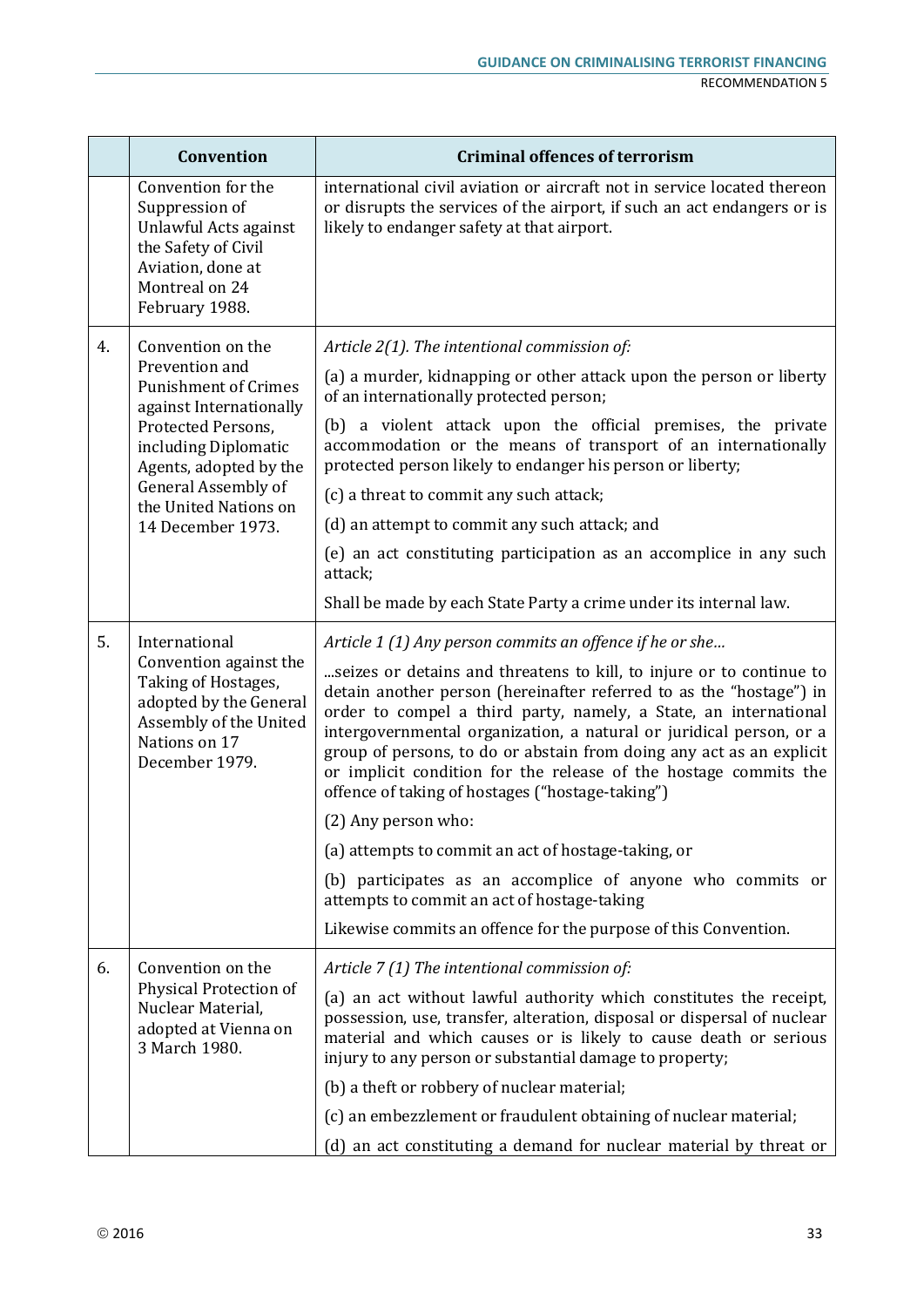| <b>RECOMMENDATION 5</b> |  |
|-------------------------|--|
|                         |  |

|                       | Convention                                                                                                                                                               | <b>Criminal offences of terrorism</b>                                                                                                                                                                                                                                                                                     |
|-----------------------|--------------------------------------------------------------------------------------------------------------------------------------------------------------------------|---------------------------------------------------------------------------------------------------------------------------------------------------------------------------------------------------------------------------------------------------------------------------------------------------------------------------|
|                       |                                                                                                                                                                          | use of force or by any other form of intimidation;                                                                                                                                                                                                                                                                        |
|                       |                                                                                                                                                                          | (e) a threat (i) to use nuclear material to cause death or serious<br>injury to any person or substantial property damage, or (ii) to<br>commit an offence described in sub-paragraph (b) in order to<br>compel a natural or legal person, international organization or State<br>to do or to refrain from doing any act; |
|                       |                                                                                                                                                                          | (f) an attempt to commit any offence described in paragraphs (a), (b)<br>or $(c)$ ; and                                                                                                                                                                                                                                   |
|                       |                                                                                                                                                                          | (g) an act which constitutes participation in any offence described in<br>paragraph $(a)$ to $(f)$                                                                                                                                                                                                                        |
|                       |                                                                                                                                                                          | Shall be made a punishable offence by each State Party under its<br>national law.                                                                                                                                                                                                                                         |
| 7.                    | Convention for the<br>Suppression of                                                                                                                                     | Article 3, paragraph 1 - Any person commits an offence if he or she<br>unlawfully and intentionally:                                                                                                                                                                                                                      |
| Unlawful Acts against | the Safety of Maritime<br>Navigation, done at                                                                                                                            | (a) seizes or exercises control over a ship by force or threat thereof<br>or any other form of intimidation; or                                                                                                                                                                                                           |
|                       | Rome on 10 March<br>1988                                                                                                                                                 | (b) performs an act of violence against a person on board a ship if<br>that act is likely to endanger the safe navigation of that ship; or                                                                                                                                                                                |
|                       |                                                                                                                                                                          | (c) destroys a ship or causes damage to a ship or to its cargo which is<br>likely to endanger the safe navigation of that ship; or                                                                                                                                                                                        |
|                       |                                                                                                                                                                          | (d) places or causes to be placed on a ship, by any means<br>whatsoever, a device or substance which is likely to destroy that<br>ship, or cause damage to that ship or its cargo which endangers or is<br>likely to endanger the safe navigation of that ship; or                                                        |
|                       |                                                                                                                                                                          | (e) destroys or seriously damages maritime navigational facilities or<br>seriously interferes with their operation, if any such act is likely to<br>endanger the safe navigation of a ship; or                                                                                                                            |
|                       |                                                                                                                                                                          | (f) communicates information that person knows to be false, thereby<br>endangering the safe navigation of a ship; or                                                                                                                                                                                                      |
|                       |                                                                                                                                                                          | (g) injures or kills any person, in connection with the commission or<br>the attempted commission of any of the offences set forth in<br>subparagraphs (a) to (f).                                                                                                                                                        |
| 8.                    | Protocol for the<br>Suppression of<br>Unlawful Acts against<br>the Safety of Fixed<br>Platforms located on<br>the Continental Shelf,<br>done at Rome on 10<br>March 1988 | Article 2 (1) Any person commits an offence if he or she unlawfully and<br>intentionally;                                                                                                                                                                                                                                 |
|                       |                                                                                                                                                                          | (a) seizes or exercises control over a fixed platform by force or<br>threat thereof or any other form of intimidation; or                                                                                                                                                                                                 |
|                       |                                                                                                                                                                          | (b) performs an act of violence against a person on board a fixed<br>platform if that act is likely to endanger its safety; or                                                                                                                                                                                            |
|                       |                                                                                                                                                                          | (c) destroys a fixed platform or causes damage to it which is likely to<br>endanger its safety; or                                                                                                                                                                                                                        |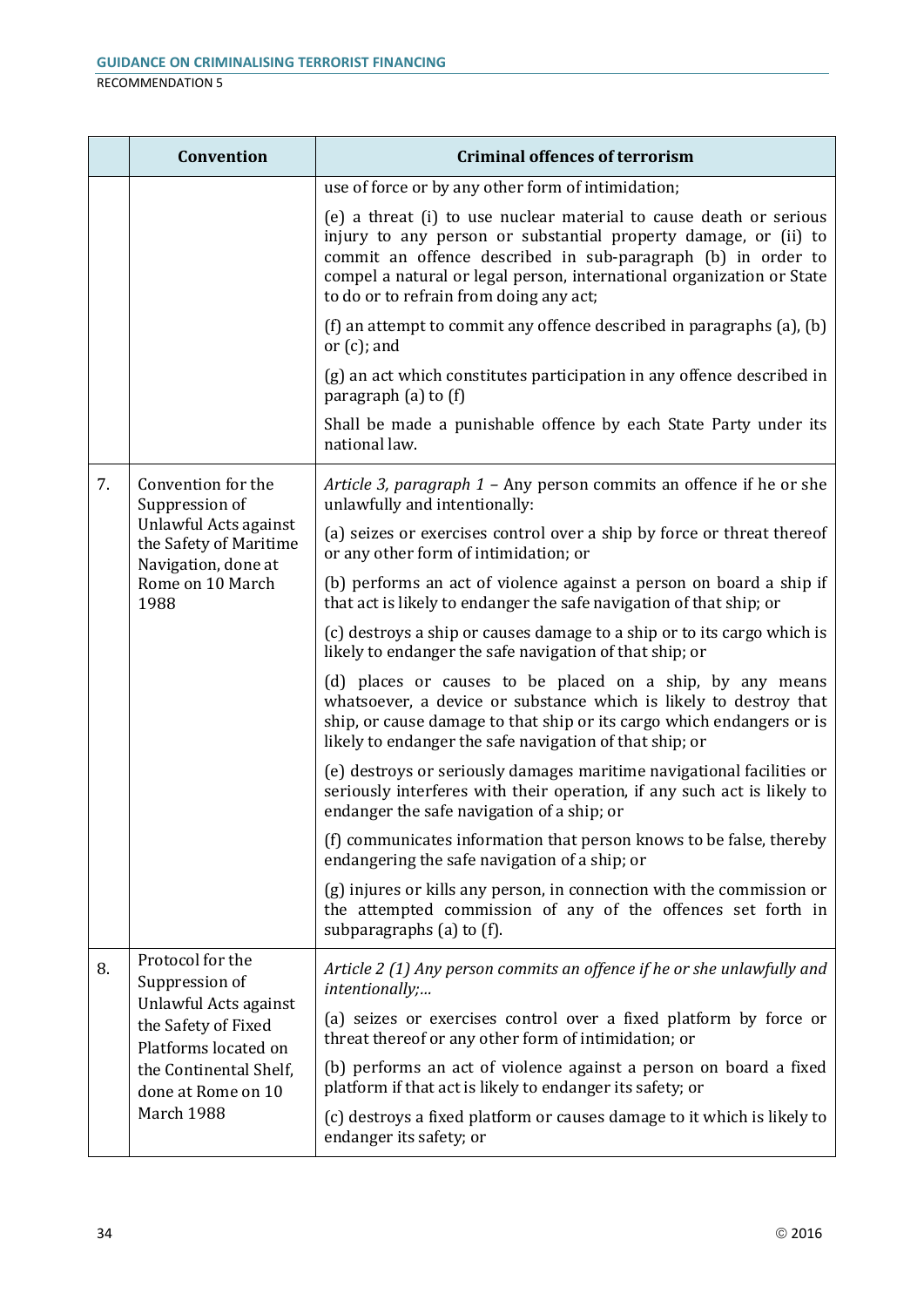|                                                                                                             | Convention                                                                | <b>Criminal offences of terrorism</b>                                                                                                                                                                                                                                                                                                     |
|-------------------------------------------------------------------------------------------------------------|---------------------------------------------------------------------------|-------------------------------------------------------------------------------------------------------------------------------------------------------------------------------------------------------------------------------------------------------------------------------------------------------------------------------------------|
|                                                                                                             |                                                                           | (d) places or causes to be placed on a fixed platform, by any means<br>whatsoever, a device or substance which is likely to destroy that<br>fixed platform or likely to endanger its safety; or                                                                                                                                           |
|                                                                                                             |                                                                           | (e) injures or kills any person in connection with the commission or<br>the attempted commission of any of the offences set forth in<br>subparagraphs (a) to (d).                                                                                                                                                                         |
|                                                                                                             |                                                                           | 2 Any person also commits an offence if that person:                                                                                                                                                                                                                                                                                      |
|                                                                                                             |                                                                           | (a) attempts to commit any of the offences set forth in paragraph 1;<br><sub>or</sub>                                                                                                                                                                                                                                                     |
|                                                                                                             |                                                                           | (b) abets the commission of any such offences perpetrated by any<br>person or is otherwise an accomplice of a person who commits such<br>an offence: or                                                                                                                                                                                   |
|                                                                                                             |                                                                           | (c) threatens, with or without a condition, as is provided for under<br>national law, aimed at compelling a physical or juridical person to do<br>or refrain from doing any act, to commit any offences set forth in<br>paragraph 1, subparagraphs (b) and (c), if that threat is likely to<br>endanger the safety of the fixed platform. |
| 9.<br>International<br>Convention for<br>Suppression<br>Terrorist<br><b>Nations</b><br>on<br>December 1997. | the                                                                       | Article 2 (1) Any person commits an offence within the meaning of this<br>Convention if he or she unlawfully and intentionally                                                                                                                                                                                                            |
|                                                                                                             | of<br>Bombings,<br>adopted by the General<br>Assembly of the United<br>15 | delivers, places, discharges or detonates an explosive or other<br>lethal device in, into or against a place of public use, a State or<br>government facility, a public transportation system or<br>an<br>infrastructure facility:                                                                                                        |
|                                                                                                             |                                                                           | (a) With the intent to cause death or serious bodily injury; or                                                                                                                                                                                                                                                                           |
|                                                                                                             |                                                                           | (b) With the intent to cause extensive destruction of such a place,<br>facility or system, where such destruction results in or is likely to<br>result in major economic loss.                                                                                                                                                            |
|                                                                                                             |                                                                           | 2. Any person also commits an offence if he or she attempts to<br>commit an offence as set forth in paragraph 1.                                                                                                                                                                                                                          |